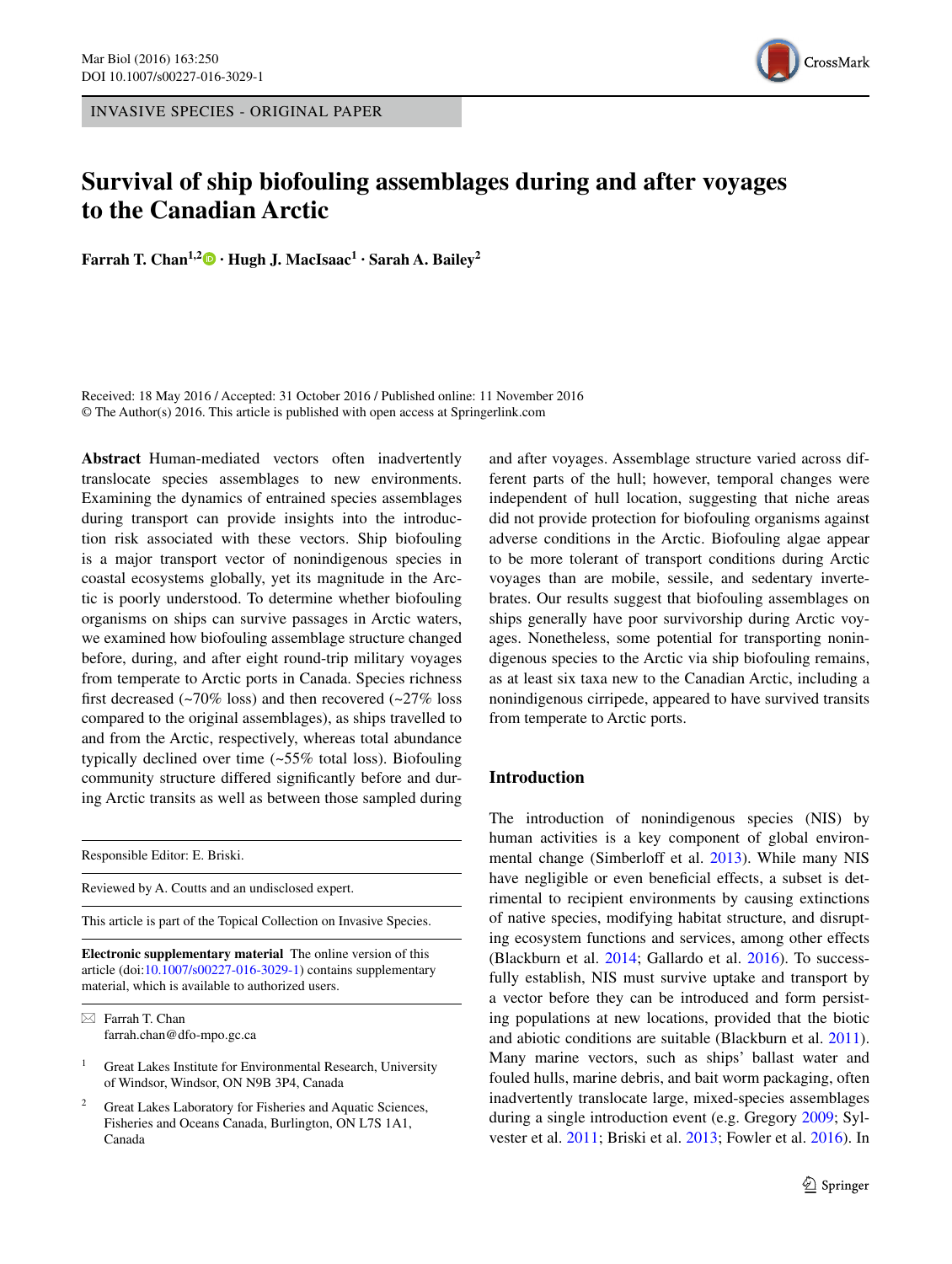general, only a fraction of individuals and species survive transport and are introduced to a new location (Lockwood et al. [2009;](#page-12-3) Briski et al. [2014;](#page-11-3) Chan et al. [2015a](#page-11-4)). This is because conditions during the transport process are usually hostile; for instance, physical disturbance and fluctuations in environmental conditions during transport may selectively affect survivorship of entrained organisms (Coutts et al. [2010a;](#page-12-4) Clarke Murray et al. [2012](#page-11-5); Briski et al. [2014](#page-11-3)). Therefore, examining the fate of organisms and how assemblage structure varies during transport can provide insights into the introduction potential associated with multispecies vectors (Briski et al. [2014](#page-11-3); Chan et al. [2015a\)](#page-11-4).

Ship biofouling, defined as the accumulation of organisms on exterior wetted ship surfaces, is a leading transport vector of NIS in coastal ecosystems globally (e.g. Hewitt et al. [2009;](#page-12-5) Williams et al. [2013\)](#page-13-2). A wide range of mobile, sessile, and sedentary organisms colonize hull surfaces and can dislodge and/or reproduce at subsequent ports-of-call (Apte et al. [2000](#page-11-6); Minchin and Gollasch [2003](#page-12-6); Chapman et al. [2013\)](#page-11-7). Given the propensity of ships to transport NIS on their hulls, considerable research has been undertaken to characterize the composition of biofouling assemblages and identify factors that may influence fouling extent on ships in temperate waters (e.g. Coutts et al. [2010a](#page-12-4); Sylvester et al. [2011](#page-13-1); Clarke Murray et al. [2012\)](#page-11-5). Very few studies, however, have examined pre- and post-voyage survivorship of biofouling organisms on ships by repeated sampling (Carlton and Hodder [1995;](#page-11-8) Brock et al. [1999](#page-11-9); Davidson et al. [2008](#page-12-7); Coutts et al. [2010a,](#page-12-4) [b\)](#page-12-8). The majority of these studies were conducted on experimental plates (Coutts et al. [2010b](#page-12-8)) or on slow-moving, obsolete ships (Carlton and Hodder [1995;](#page-11-8) Brock et al. [1999;](#page-11-9) Davidson et al. [2008\)](#page-12-7). Only Coutts et al. [2010a](#page-12-4) quantified en route survivorship of biofouling taxa on operating ships, but during short trips  $\left($  <12 h).

The importance of ship biofouling as a vector for delivery of NIS to the Arctic is unclear. To date there has been only one post-voyage in situ assessment of biofouling on commercial ships conducted in the Canadian Arctic, the results of which represent a snapshot of biofouling at one site (Chan et al. [2015b](#page-11-10)). In contrast, ship biofouling has received far more attention in the Antarctic, where survivorship of biofouling organisms during voyages from temperate to Antarctic and sub-Antarctic ports has been characterized (Lewis et al. [2004;](#page-12-9) Lee and Chown [2009](#page-12-10); Hughes and Ashton [2016](#page-12-11)). In general, passage through sea ice effectively removed biofouling assemblages attached to the hull of ships travelling to Antarctic ports (Lewis et al. [2004](#page-12-9); Lee and Chown [2009](#page-12-10)), but organisms in niche areas such as intake ports and sea chests were protected from ice and had higher survival during transits (Hughes and Ashton [2016](#page-12-11)). Furthermore, a large proportion of the initial biofouling assemblages typically remained on ships' hulls following

ice-free voyages to sub-Antarctic ports (Lewis et al. [2004](#page-12-9); Lee and Chown [2009](#page-12-10)). These results have raised concerns about the potential for transferring temperate marine species to polar regions via ship biofouling (Lewis et al. [2004](#page-12-9); Lee and Chown [2009;](#page-12-10) Hughes and Ashton [2016\)](#page-12-11).

Arctic coastal environments are under unprecedented threats from NIS because of climate change, resource development, and expanded Arctic shipping (Miller and Ruiz [2014](#page-12-12); Ware et al. [2014](#page-13-3), [2016\)](#page-13-4). Rising sea surface temperature in the Arctic over the past three decades has resulted in retreating sea ice (Hoegh-Guldberg and Bruno [2010\)](#page-12-13) and opening of waterways and shipping channels such as the Northern Sea Route and the Northwest Passage (Smith and Stephenson [2013](#page-13-5); Pizzolato et al. [2014](#page-13-6); Miller and Ruiz [2014\)](#page-12-12). Arctic shipping traffic has increased rapidly as a result of growth in exploration, extraction, and export of natural resources, fisheries, and tourism (Miller and Ruiz [2014](#page-12-12)). The shipping season has also been extended in some parts of the Arctic because of later ice formation (Pizzolato et al. [2014](#page-13-6)). New routes, increased shipping intensity, and a prolonged season will increase the diversity and abundance of NIS arriving to the Arctic via shipping (Miller and Ruiz [2014](#page-12-12)). Once released into the recipient environment, NIS may be able to overcome historic environmental constraints and form persisting populations in the Arctic under a milder climate (Hellmann et al. [2008\)](#page-12-14). Present climatic conditions in some high-latitude systems are already suitable for temperate NIS; thus, successful establishment may be possible given sufficient introduction effort (de Rivera et al. [2011](#page-12-15)). Further changes in climatic conditions will increase the environmental similarity between temperate and Arctic habitats, thereby increasing the susceptibility of Arctic ecosystems to NIS invasions (Ware et al. [2014\)](#page-13-3). Reduced ice coverage in the Arctic is also expected to enhance coastal productivity, enhancing food supply to suspension-feeding organisms (Vermeij and Roopnarine [2008](#page-13-7)). Therefore, an examination of introduction risk associated with ship biofouling including an evaluation of survivorship of biofouling assemblages during transits is clearly opportune for the Arctic region.

As mentioned, studies examining the dynamics of entrained assemblages by repeated sampling during transport are typically rare owing to logistic challenges (Briski et al. [2014\)](#page-11-3). We had opportunity to conduct time-point sampling of biofouling assemblages on hulls of several military ships before, during (when possible), and after eight roundtrip voyages from temperate (Halifax, Nova Scotia) to Arctic (Iqaluit, Nanisivik, or Resolute in Nunavut or Churchill in Manitoba) ports in Canada. To determine whether biofouling organisms can survive passage through Arctic waters, we examined how biofouling assemblage structure varied over time during these voyages. We hypothesized that biofouling assemblage structure will differ across the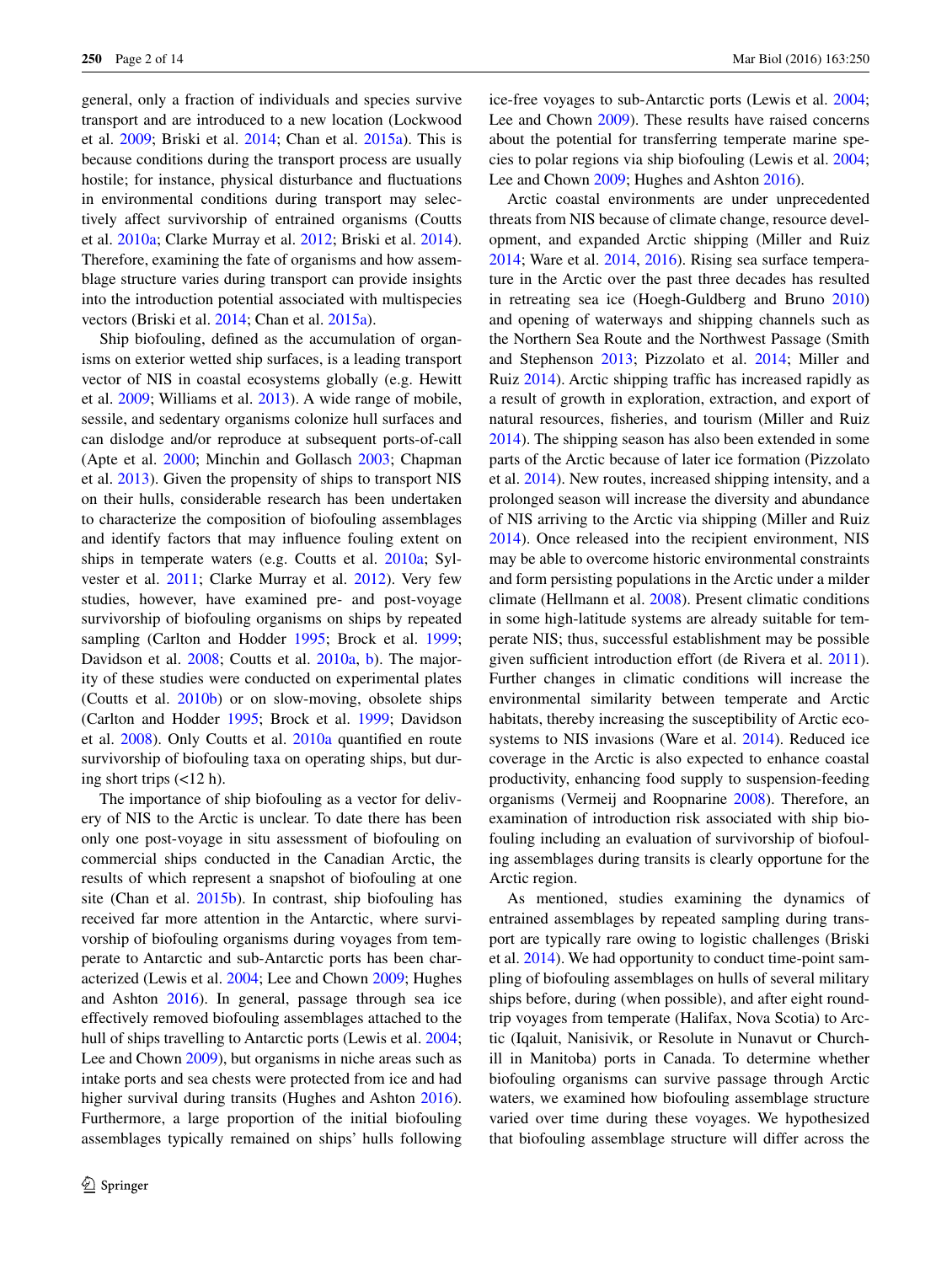

<span id="page-2-0"></span>**Fig. 1** Location of sampling sites, including Halifax (44°39′23′′N, 63°34′44′′W), Iqaluit (63°45′00′′N, 68°31′60′′W), Nanisivik (73°04′00′′N, 84°32′60′′W), Resolute (74°40′60′′N, 94°52′00′′W), and Churchill (58°46′59′′N, 94°13′0′′W)

three sampling time points (i.e. before, during, and after Arctic voyages) owing to environmental variations. In addition, we tested whether location on the hull has an effect on biofouling assemblage structure (see Davidson et al. [2009](#page-12-16); Coutts et al. [2010b;](#page-12-8) Sylvester et al. [2011](#page-13-1)) and whether temporal changes in assemblage structure during Arctic voyages depend on hull location. Finally, we explored whether responses of assemblage structure differ across taxonomic groups based on their motility.

## **Materials and methods**

### **Study site**

The Canadian Forces Base Halifax is Canada's naval base and home port on the Atlantic coast. The dockyard is located on the western side of Halifax Harbour (Fig. [1](#page-2-0)). The harbour is generally ice-free year-round, though parts of the harbour can develop ice cover in January and February during harsh winters (Canadian Ice Service [2015](#page-11-11)). Annual mean surface water temperature is 8.5 °C (mean range 1.0–19.6  $\degree$ C), with annual salinity averaging 30.8 ppt (Keller et al. [2011;](#page-12-17) Dabbous and Scott [2012\)](#page-12-18).

Sampled ships departed Halifax for one of the following Arctic ports in Canada: Iqaluit, Nanisivik, or Resolute in Nunavut, or Churchill in Manitoba (Fig. [1](#page-2-0)). Canada's Arctic covers all Canadian waters north of 60° plus Ungava Bay, Hudson Bay, and James Bay (Canadian Coast Guard [2014](#page-11-12); Fig. [1\)](#page-2-0). Iqaluit is situated on the southern coast of Baffin Island at the head of Frobisher Bay. The port is characterized by extensive tidal flats, with a mean tidal range of 7.3–11.6 m during large tides (McCann and Dale [1986](#page-12-19)). Sea ice typically covers Frobisher Bay, except for an openwater season between July and October (McCann and Dale [1986](#page-12-19)). Annul mean surface water temperature at Iqaluit is 0.0 °C (mean range 0.0–8.8 °C), with annual salinity averaging 30.7 ppt (Keller et al. [2011\)](#page-12-17). Nanisivik is located at the northern end of Baffin Island on the southern shore of Strathcona Sound off Admiralty Inlet. Strathcona Sound is typically dominated by the presence of land-fast firstyear ice about 1.6 m thick, with freeze-up commencing in September and break-up occurring in June (Frederking and Nakawo [1984\)](#page-12-20). Annual mean surface water temperature and salinity at Nanisivik are 0.0 °C (mean range 0.0– 7.9 °C) and 7.5 ppt, respectively (Keller et al. [2011](#page-12-17)). Resolute is situated on the southern coast of Cornwallis Island at the end of Resolute Bay, the waterway into Parry Channel,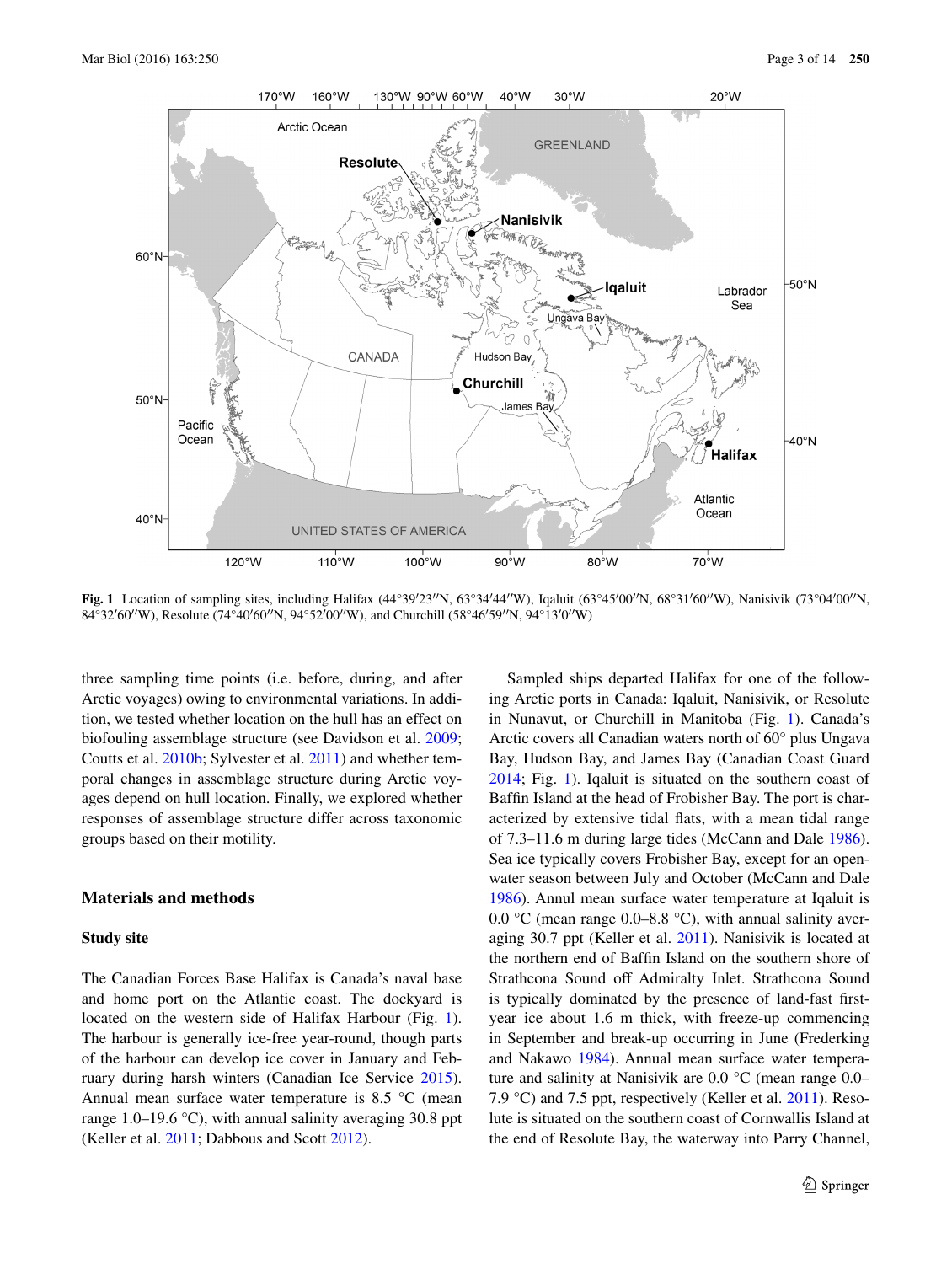| Voyage ID      | Ship |            | Sampling time point and location |                          |                            |                              |  |  |
|----------------|------|------------|----------------------------------|--------------------------|----------------------------|------------------------------|--|--|
|                | ID   | Class      | Year                             | Before Arctic (mid-July) | During Arctic (mid-August) | After Arctic (mid-September) |  |  |
|                | A    | <b>KIN</b> | 2009                             | Halifax (10)             | (0)                        | Halifax (10)                 |  |  |
| 2              | B    | <b>HFX</b> | 2009                             | Halifax (8)              | Iqaluit $(8)$              | Halifax (8)                  |  |  |
| 3              | A    | <b>KIN</b> | 2010                             | Halifax (8)              | (0)                        | Halifax (8)                  |  |  |
| $\overline{4}$ | C    | <b>KIN</b> | 2010                             | Halifax (10)             | Resolute $(10)$            | Halifax $(10)$               |  |  |
| 5              | D    | <b>HFX</b> | 2010                             | Halifax $(16)$           | Nanisivik (16)             | Halifax $(16)$               |  |  |
| 6              | Е    | <b>KIN</b> | 2011                             | Halifax $(5)$            | (0)                        | Halifax $(5)$                |  |  |
| 7              | F    | <b>HFX</b> | 2011                             | Halifax (12)             | (0)                        | Halifax $(12)$               |  |  |
| 8              | F    | <b>HFX</b> | 2012                             | Halifax (18)             | Churchill (18)             | Halifax (18)                 |  |  |

<span id="page-3-0"></span>**Table 1** Summary of information on ship biofouling surveys conducted in this study including voyage ID, ship ID, ship class, sampling time point, and sampling location

Numbers in parentheses indicate the number of sample collected at each survey. No samples were collected, while ships were in the Canadian Arctic for voyages 1, 3, 6, and 7

*HFX* Halifax-class frigate, *KIN* Kingston-class coastal defence ships

and the Northwest Passage. Resolute Bay is usually covered by sea ice from October to July (Fortier et al. [2002](#page-12-21)). Annual mean surface water temperature at Resolute is 0.0 °C (mean range 0.0–6.4 °C), and annual average salinity is 30.1 ppt (Keller et al. [2011\)](#page-12-17). Churchill is located on the western shore of Hudson Bay, a large  $(0.8 \times 10^6 \text{ km}^2)$ and shallow (mean depth  $\sim$  150 m) inland sea connected to the Arctic Ocean by the Foxe Basin in the north and the Labrador Sea by the Hudson Strait in the east (Saucier et al. [2004\)](#page-13-8). Sea ice covers most of the bay from November to June, with ice-free conditions occurring in the summer (Saucier et al. [2004\)](#page-13-8). Annual mean surface water temperature and salinity at Churchill are 4.3 °C (mean range 2.5– 8.1 °C) and 26.3 ppt, respectively (Keller et al. [2011](#page-12-17)).

#### **Biofouling survey**

We surveyed the hulls of six military ships, including three Kingston-class coastal defence ships and three Halifaxclass frigates, immediately before, during (when possible), and after eight round-trip voyages from Halifax to Arctic ports in Canada between July and September of 2008–2012 (Table [1\)](#page-3-0). Each voyage lasted approximately two months. Typical sailing speed of Kingston- and Halifax-class ships is 10–12 and 16 knots, respectively, but all ships generally travelled at 10–12 knots in Arctic waters (M. Fontaine, Department of National Defence, personal communication, 2013). Hulls of all ships were treated with Interspeed 640, a copper-based anti-fouling coating manufactured by International Marine (M. Fontaine, Department of National Defence, personal communication, 2010). Time since last dry-docking (i.e. last application of anti-fouling coating) ranged from two to four years (M. Fontaine, Department of National Defence, personal communication, 2013). Biological sampling was opportunistic, based on availability of ships and dive crews as well as on weather and tidal currents. For each ship, we conducted an underwater survey first at the Canadian Forces Base Halifax, second, when possible at ports in Iqaluit, Nanisivik, Resolute, or Churchill, and finally, upon return to Halifax. Our sample collection and processing methods generally followed those described by Sylvester and MacIsaac [\(2010](#page-13-9)), Sylvester and Floerl ([2014\)](#page-13-10), and Chan et al. ([2015b\)](#page-11-10). Briefly, SCUBA divers inspected and recorded videos or still images of the full length of each ship's hull during the initial survey in Halifax. Divers collected samples from underwater locations where biofouling was observed using a scraper and re-sealable plastic bags for hard-shelled animals or a sampling syringe with a mounted blade for soft-bodied organisms. We standardized sampling area for each collection using a  $20 \times 20$  cm quadrat. Because each sample inevitably included a volume of ambient port water, divers also collected three water samples of approximately 1 L each at depths corresponding to ships' waterline, mid-hull, and keel to be used as controls (see below). When possible, we examined samples in sorting trays at the surface to determine the viability of organisms upon collection; however, this analysis was limited to organisms such as amphipods, bivalves, and cirripedes that are large enough to be checked reliably with the naked eye. We sieved biofouling samples through a 45-μm mesh and preserved them in 95% ethanol at room temperature until analysis. We repeated these procedures and collected biofouling samples from the same underwater locations, adjacent to the previously sampled quadrats of individual ships at subsequent surveys in Arctic ports and/or at Halifax. In total, we conducted 20 underwater surveys, including four sets of before–during–after surveys and another four sets of before–after surveys (Table [1](#page-3-0)). We were not able to conduct surveys in the Canadian Arctic during four voyages owing to logistical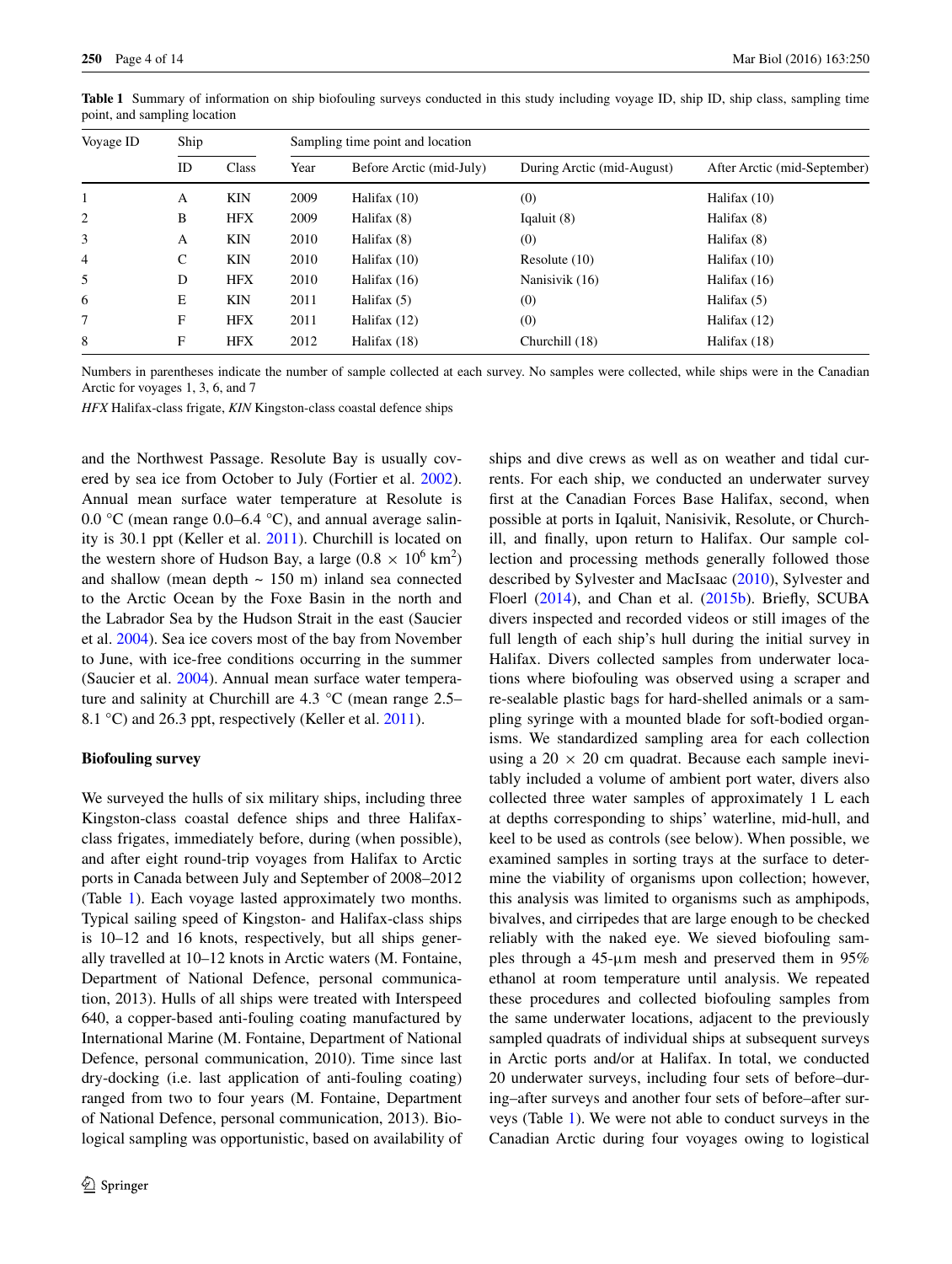constraints. The number of biofouling samples collected per survey ranged from 5 to 18, depending on the extent of biofouling on ships at the initial survey (Table [1\)](#page-3-0). We were able to record videos or still images for only eight surveys; quality of the footage and photographs was inconsistent within sets of before–during–after and before–after surveys. Therefore, we could not confidently estimate percent cover of biofouling for the entire ship. Consequently, we focused our analysis of biofouling assemblages at the quadrat level.

We processed all samples under a dissecting microscope in the laboratory following established protocols (Sylvester and MacIsaac [2010;](#page-13-9) Sylvester et al. [2011](#page-13-1); Chan et al. [2015b](#page-11-10)). We collected a minimum of 30 individuals per morphotype and identified them to the lowest taxonomic level feasible with the assistance of taxonomic experts (see Acknowledgements). We were not able to identify many individuals to the species level; hence, our analysis may underestimate the true species richness of biofouling assemblages and unidentified taxa may obscure differences in species composition among assemblages. We considered species present in control water samples to be members of the port community rather than the biofouling assemblage, thus excluding them from our analysis (Chan et al. [2015b\)](#page-11-10).

We categorized all collected biofouling assemblages into four location groupings: (1) niche areas, (2) bow, (3) stern, and (4) main hull. Niche areas, including sea chest grating, stern tube, rope guard, propeller, and rudder, are topographically complex and protected areas on ships; such locations are particularly vulnerable to biofouling (Coutts and Taylor [2004;](#page-12-22) Coutts et al. [2010a;](#page-12-4) Sylvester and MacIsaac [2010](#page-13-9)). Biofouling organisms at the bow and the stern are subjected to varying degrees of hydrodynamic forces that can influence their survivorship during voyages, with those at the bow experiencing the greatest forces and those at the stern the least when compared to other locations on the hull (Coutts et al. [2010b;](#page-12-8) Lindholdt et al. [2015\)](#page-12-23). We also classified all biofouling taxa into three categories largely based on motility: (1) mobile invertebrates; (2) sessile and sedentary invertebrates; and (3) algae (modified from Canning-Clode and Sugden [2014\)](#page-11-13). Mobile invertebrates include free-moving invertebrates (e.g. acarines, amphipods, and copepods) that are not affixed to surfaces of the hull. Sessile and sedentary invertebrates are those that attach to hull surfaces with minimal adult movement (e.g. ascidians, bivalves, and cirripedes) and those that inhabit tubes or burrows with occasional movement outside of their dwellings (e.g. spionid polychaetes), respectively. Algae include all algal taxa identified in this study. We did not differentiate those that grow attached to hulls from free-floating ones because most algal taxa were not identified to species level, and thus motility could not be confidently determined.

To determine biogeographic distributions of biofouling taxa, we conducted an extensive literature review of scientific journal publications, taxonomic keys, government reports, and online biodiversity databases and consulted with taxonomic experts (see Table S1 and Acknowledgement). We classified all taxa into three categories: (1) existing: those that have previously been recorded in the Arctic region of Canada; (2) new: those that have not been reported from Canada's Arctic; and (3) unknown: taxa whose distribution could not be determined because they were not identified to species level. Existing species are presumably native to the port region, but insufficient baseline biodiversity information for Canada's Arctic coastal systems prevents us from confirming their biogeographic status (Cusson et al. [2007;](#page-12-24) Goldsmit et al. [2014\)](#page-12-25). New species may include those that are nonindigenous to the Canadian Arctic and those that are native in the port area but have not yet been reported (Goldsmit et al. [2014](#page-12-25)).

#### **Statistical analysis**

We explored how species richness and abundance of biofouling assemblages on ships varied over time by plotting sampling time point on the *x*-axis and number of all biofouling taxa or total abundance of solitary biofouling taxa per quadrat on the *y*-axis. We examined differences in biofouling assemblage structure before, during, and after Arctic voyages graphically using nonmetric multidimensional scaling (nMDS). We also tested for differences in assemblage structure for matched samples (i.e. those collected at the same hull locations over time) quantitatively using permutational multivariate analysis of variance (PER-MANOVA), following recommendations of Anderson et al. [\(2008](#page-11-14)) for crossed-nested, unbalanced experimental design with repeated measures. We included time (before, during, and after Arctic), hull location (niche areas, bow, stern, and lateral hulls) nested in ship, and the interaction term between time and hull location as fixed factors and ship as a random variable in our analyses. In the case of significant factors, we conducted permutational pairwise tests on levels of the factors (Anderson et al. [2008\)](#page-11-14). We performed similarity percentage analyses (SIMPER) to identify specific taxa responsible for driving differences in biofouling assemblage structure observed in nMDS and PER-MANOVA (Clark and Warwick [2001\)](#page-11-15). To examine whether motility of organisms contributed to temporal variation in biofouling assemblage structure, we conducted similar nMDS and PERMANOVA analyses, separately, for mobile invertebrates, sessile and sedentary invertebrates, and algae.

Initially, we conducted individual analyses for all biofouling taxa and solitary taxa only. For all taxa, we examined similarity among assemblages using presence–absence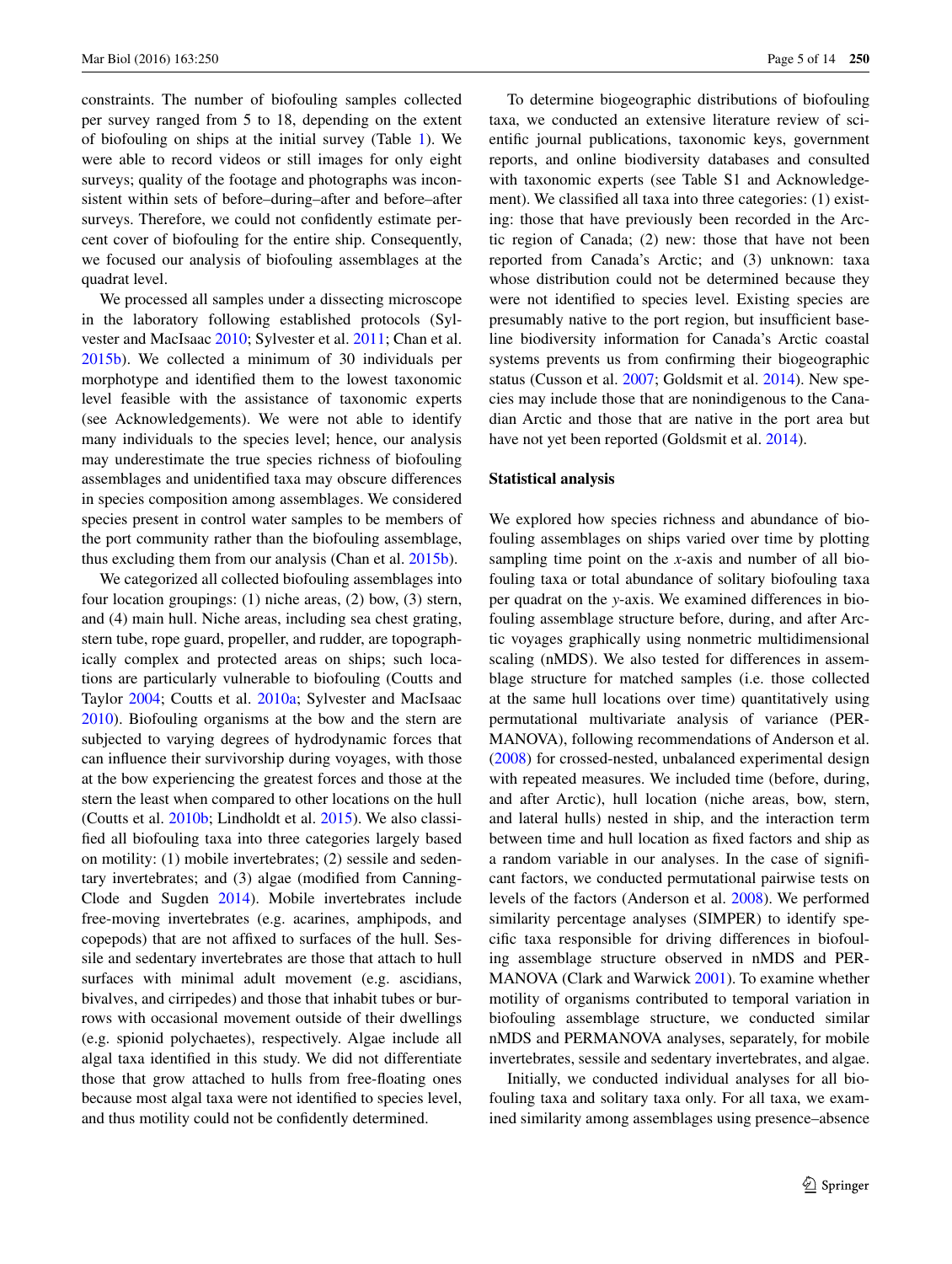<span id="page-5-0"></span>**Table 2** Selected taxa found in biofouling assemblages collected from hulls of six ships before, during, and after roundtrip voyages between Halifax and Arctic ports in Canada

| Taxon                             | Sampling time point |                                          | Port     |                              |  |
|-----------------------------------|---------------------|------------------------------------------|----------|------------------------------|--|
|                                   |                     | Before Arctic During Arctic After Arctic |          |                              |  |
| Copepoda                          |                     |                                          |          |                              |  |
| Harpacticus obscurus              | $\times$            | $\times$                                 | $\times$ | Churchill                    |  |
| Cirripedia                        |                     |                                          |          |                              |  |
| Amphibalanus improvisus           | $\times$            | $\times$                                 |          | Churchill                    |  |
| Nematoda                          |                     |                                          |          |                              |  |
| Chromadorina erythroph-<br>thalma | $\times$            | $\times$                                 |          | Nanisivik                    |  |
| Geomonhystera sp. 1               | $\times$            | $\times$                                 | $\times$ | Iqaluit, Nanisivik, Resolute |  |
| Graphonema sp.                    | $\times$            | $\times$                                 |          | Iqaluit                      |  |
| Prochromadora sp. 3               | $\times$            | $\times$                                 |          | Iqaluit, Nanisivik           |  |
|                                   |                     |                                          |          |                              |  |

Only new taxa (i.e. those not previously reported from the Canadian Arctic) found in samples collected at Arctic ports are presented. Occurrence of taxa  $(x)$  and sampling port in the Arctic are also included

data measured by the Søresen coefficient so that colonial taxa that are difficult to enumerate could be included. For solitary taxa, we  $log_{10}(x + 1)$ -transformed abundance data and used the Bray–Curtis dissimilarity index as the multivariate distance measure. However, since both approaches provided consistent results, we present results obtained based on presence–absence data only for brevity. All statistical analyses were conducted using PRIMER v6 with the PERMANOVA + add-on (Anderson et al. [2008](#page-11-14)).

### **Results**

We identified a total of 293 distinct taxa from biofouling samples, excluding those present in port water (Tables S1, S2, and S3). The majority (73%) of these taxa were mobile invertebrates including acarines, amphipods, chaetognaths, chironomids, cladocerans, copepods, decapods, echinoderms, gastropods, isopods, nematodes, nemerteans, oligochaetes, ostracods, platyhelminths, and free-moving polychaetes, followed by sessile and sedentary taxa (18%) including bivalves, bryozoans, cirripedes, cnidarians, hydrozoans, tube- or burrow-dwelling polychaetes, and tunicates. Algal taxa (9%) were also present in biofouling samples. We classified 54, 58, and 181 taxa as existing, new, and unknown taxa, respectively (Table S1). When considering only samples collected at Canadian Arctic ports, we identified a total of 58 distinct taxa (Table S1). These include six taxa that have not been reported in the Canadian Arctic: the copepod *Harpacticus obscurus*, the cirripede *Amphibalanus improvisus*, and four nematodes *Chromadorina erythrophthalma, Geomonhystera* sp. 1, *Graphonema* sp., and *Prochromadora* sp. 3 (Table [2;](#page-5-0) Table S1). Individuals of these taxa were also present in samples collected at Halifax prior to Arctic voyages, and in some cases, after Arctic voyages (Table [2](#page-5-0)). We detected live specimens of *Graphonema*



<span id="page-5-1"></span>**Fig. 2 a** Species richness of all biofouling taxa and **b** total abundance of solitary taxa on military ships before, during, and after round-trip voyages from Halifax to Arctic ports in Canada. Values are presented as mean number of taxa or individuals per quadrat. Standard errors are included. Note the log scale in panel **b**

sp. in biofouling samples collected at Iqaluit (Table S1). *A. improvisus* has the potential to survive if propagules are released into Churchill, based on its known temperature and salinity requirements (Fofonoff et al. [2016\)](#page-12-26). Physiological tolerance information was not available for the remaining new taxa; however, based on their occurrences in cold temperate coastal waters, *H. obscurus* may tolerate environmental conditions in Churchill, whereas the potential for *C. erythrophthalma* to survive in Nanisivik is unclear.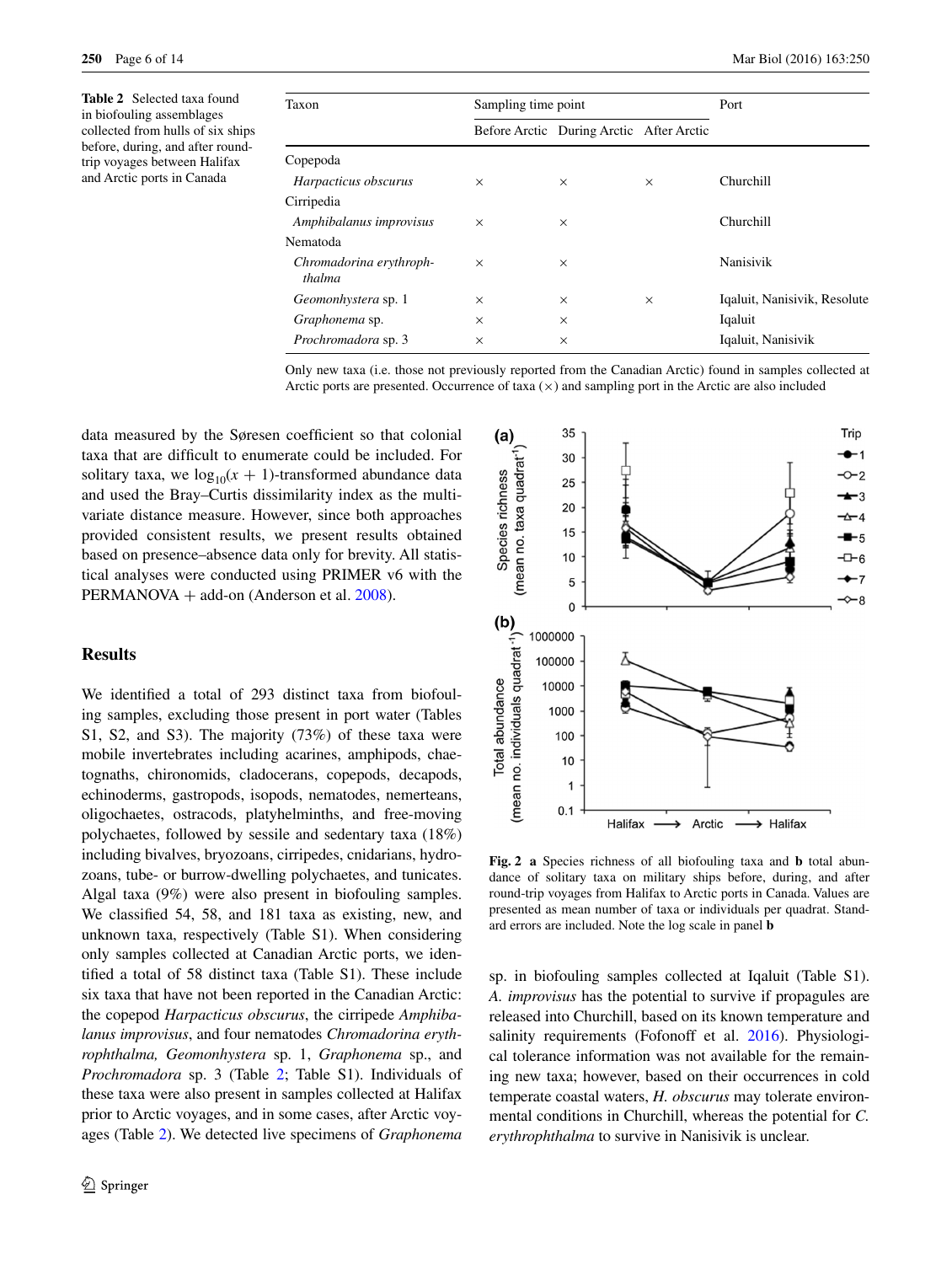

<span id="page-6-0"></span>**Fig. 3** Biofouling assemblages observed at the propeller hub of Ship A in **a** Halifax and **b** Iqaluit, before and during the Arctic transit (voyage 1), respectively

<span id="page-6-1"></span>**Fig. 4** Nonmetric multidimensional scaling (nMDS) plots showing differences in assemblage structure for **a** all taxa, **b** mobile invertebrates, **c** sessile and sedentary invertebrates, and **d** algae on military ships before, during, and after round-trip voyages from temperate to Arctic ports in Canada. Stress, the measure of closeness of fit, is also included. Plots presented were constructed using Søresen index based on presence–absence data of all biofouling taxa



Species richness of biofouling assemblages generally decreased (mean percent loss of 70%) as ships travelled from Halifax to Canadian Arctic ports but recovered (mean percent loss of 27% when compared to original assemblages) after ships returned to Halifax (Fig. [2](#page-5-1)a; Table S2). In contrast, total abundance of biofouling assemblages, considering solitary taxa only, typically declined over time (mean percent loss of 82 and 55% during and after Arctic voyages, respectively, when compared to original assemblages) (Fig. [2](#page-5-1)b; Table S2). An example of reduced total abundance of biofouling organisms on the propeller hub of one of the sampled ships upon arrival at Iqaluit is shown in Fig. [3](#page-6-0). There was a clear separation in the nMDS plot for biofouling assemblages collected in the Arctic versus those sampled before and after Arctic transits (Fig. [4a](#page-6-1)). PERMANOVA confirmed that biofouling assemblage structure differed significantly by time and hull location (Table [3a](#page-7-0)); however, there was no significant interaction between time and hull location indicating that the effect of each variable on assemblage structure was independent of the other (Table [3](#page-7-0)a). We obtained similar results when conducting separate analyses for mobile invertebrates as well as sessile and sedentary invertebrates (Table [3b](#page-7-0); Fig. [4b](#page-6-1), c). For algae, samples collected in the Arctic overlapped with those collected in Halifax in the nMDS plot, suggesting that there were no differences in assemblage structure across sampling time points (Fig. [4d](#page-6-1)). Indeed, only hull location significantly affected structure of algal assemblages (Table [3b](#page-7-0)).

We found significant differences in biofouling assemblage structure between samples collected before and during Arctic transits as well as between those collected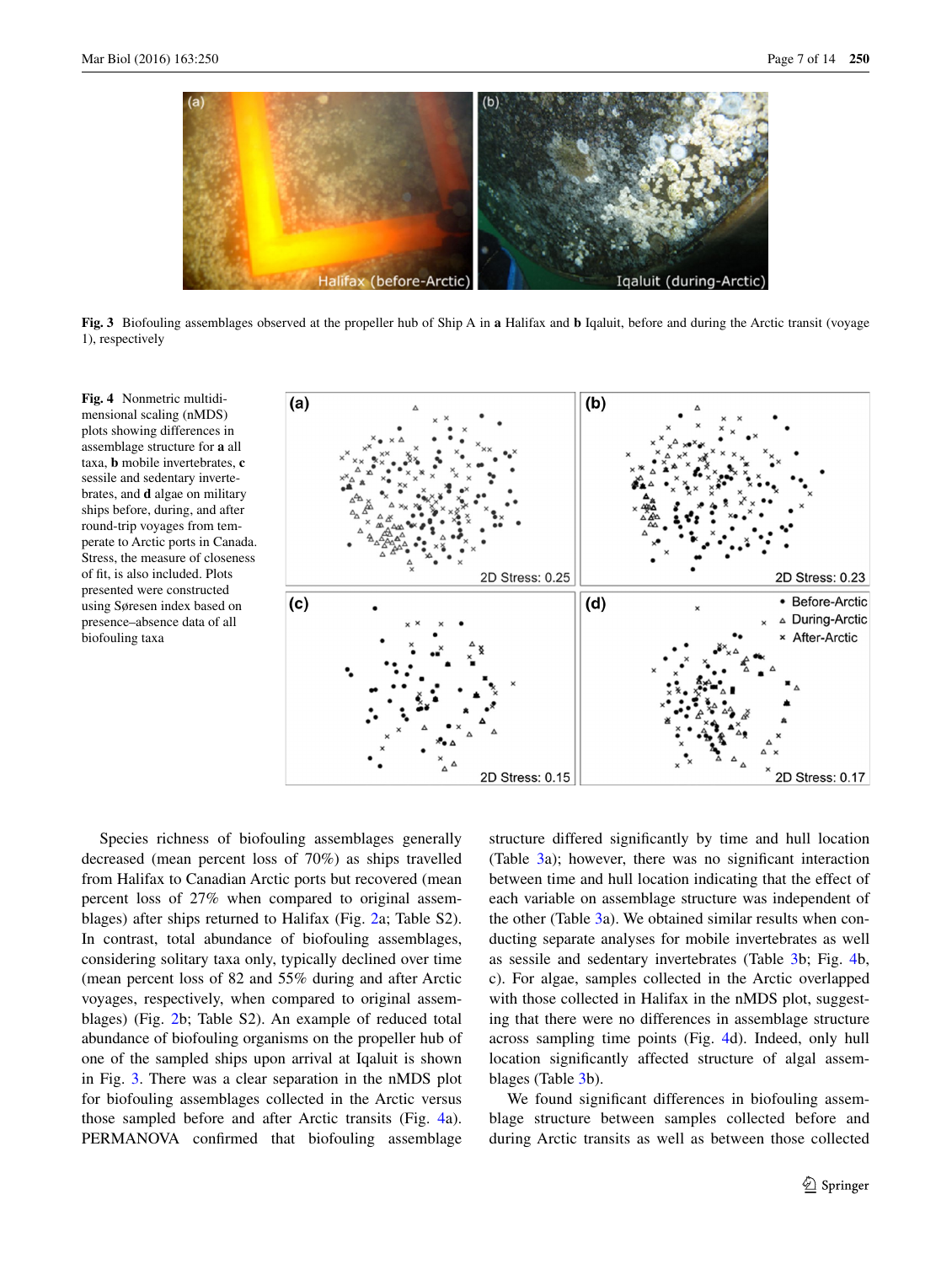<span id="page-7-0"></span>**Table 3** Results of permutational multivariate analysis of variance (PERMANOVA) testing the effects of time, hull location, and their interaction (time  $\times$  hull location) on the structure of biofouling assemblages on ships during round-trip voyages from temperate to Arctic ports in Canada

|                                     | d.f.           | Presence–absence |        |  |
|-------------------------------------|----------------|------------------|--------|--|
|                                     |                | $pseudo-F$       | P      |  |
| $(a)$ All taxa                      |                |                  |        |  |
| Time                                | 2              | 3.43             | < 0.01 |  |
| Hull location                       | 19             | 1.56             | < 0.01 |  |
| Time $\times$ hull location         | 28             | 1.06             | 0.26   |  |
| (b) By <i>motility</i>              |                |                  |        |  |
| Mobile invertebrates                |                |                  |        |  |
| Time                                | 2              | 4.79             | < 0.01 |  |
| Hull location                       | 19             | 1.42             | < 0.01 |  |
| Time $\times$ hull location         | 28             | 1.07             | 0.25   |  |
| Sessile and sedentary invertebrates |                |                  |        |  |
| Time                                | $\overline{c}$ | 3.23             | 0.02   |  |
| Hull location                       | 19             | 2.09             | < 0.01 |  |
| Time $\times$ hull location         | 28             | 1.03             | 0.40   |  |
| Algae                               |                |                  |        |  |
| Time                                | 2              | 0.86             | 0.53   |  |
| Hull location                       | 19             | 2.04             | < 0.01 |  |
| Time $\times$ hull location         | 28             | 1.23             | 0.07   |  |

<span id="page-7-1"></span>**Table 4** Permutational pairwise comparisons of biofouling assemblage similarity between sampling time points (before, during, and after Arctic transits) during round-trip voyages from temperate to Arctic ports in Canada

|                                     | Presence-absence |  |
|-------------------------------------|------------------|--|
|                                     | $\boldsymbol{P}$ |  |
| $(a)$ All taxa                      |                  |  |
| Before-after                        | 0.22             |  |
| Before–during                       | < 0.01           |  |
| During-after                        | < 0.01           |  |
| (b) $By$ motility                   |                  |  |
| Mobile invertebrates                |                  |  |
| Before–after                        | 0.15             |  |
| Before–during                       | < 0.01           |  |
| During-after                        | < 0.01           |  |
| Sessile and sedentary invertebrates |                  |  |
| Before-after                        | 0.10             |  |
| Before–during                       | < 0.01           |  |
| During-after                        | < 0.01           |  |
|                                     |                  |  |

Descriptions of data and symbols used are given in Table [2](#page-5-0)

during and after voyages (Table [4a](#page-7-1)). SIMPER analyses revealed that differences in assemblage structure for before versus during Arctic samples were mainly driven by

an increase in abundance of the nematode *Chromadorina* sp. 1 (dissimilarity contribution  $= 9.59\%$ ) and decreases in abundance of the copepod *H. obscurus* and the nematode *Geomonhystera* sp. 1 (dissimilarity contributions = 8.97% and 7.22%, respectively). In the case of during versus after Arctic samples, differences in assemblage structure were primarily a result of decreases in abundance of the nematodes *Chromadorina* sp. 1 and *Geomonhystera* sp. 1 (dissimilarity contributions  $= 13.28$  and 8.79%, respectively) and an increase in abundance of the copepod *Tisbe* spp. (dissimilarity contribution  $= 8.68\%$ ). Assemblage structure for samples collected before and after Arctic transits was not significantly different from each other (Table [4a](#page-7-1)). Separate pairwise comparisons conducted for biofouling assemblages by motility generated similar results (Table [4](#page-7-1)b).

Pairwise comparisons of similarity in assemblage structure between hull locations revealed no apparent pattern (Table [5](#page-8-0)a). There were significant differences in assemblage structure between pairs of hull locations for some (e.g. trips 1, 2, 4, and 7) but not all trips (Table  $\overline{5a}$  $\overline{5a}$  $\overline{5a}$ ). In cases where there were significant differences in assemblage structure between pairs of hull locations, the hull location pairs differed by trips (Table [5](#page-8-0)a). Similarly, there was no clear pattern when conducting separate pairwise comparisons for individual motility groups (Table [5](#page-8-0)b).

#### **Discussion**

This is the first study to characterize temporal changes in biofouling assemblages on ships during transits in the marine Arctic, a system that is currently under elevated invasion threat owing to climate change, resource development, and expanded Arctic shipping (Miller and Ruiz [2014](#page-12-12)). In general, species richness of biofouling assemblages first decreased and then recovered as ships travelled to and from the Arctic, respectively (Fig. [2a](#page-5-1)). Conversely, total abundance of biofouling organisms typically declined over time (Fig. [2](#page-5-1)b). We observed significant differences in assemblage structure between biofouling collected before and during Arctic transits as well as those sampled during and after voyages (Fig. [4](#page-6-1)). These differences were mainly driven by changes in abundance of copepods (e.g. *Harpacticus obscurus* and *Tisbe* spp.) and nematodes (e.g. *Chromadorina* sp. and *Geomonhystera* sp.). We attribute increases in species richness after Arctic voyages to recolonization by port communities because there were delays of two to three days in resampling ships after their return from the Arctic and because assemblage structure is comparable between before and after Arctic samples. Collectively, our results suggest that biofouling assemblages on ships generally have poor survivorship, about 70 and 82% loss in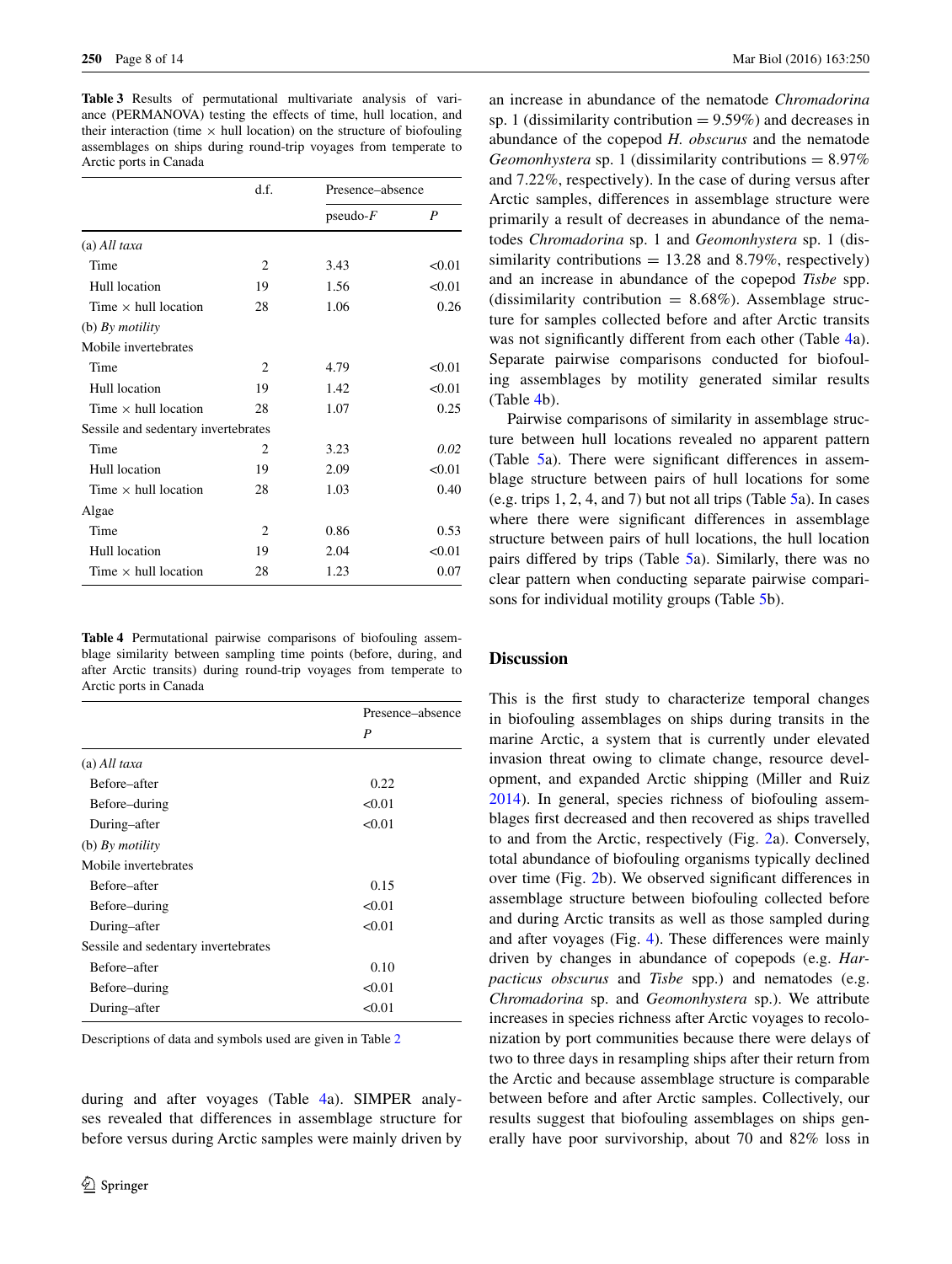<span id="page-8-0"></span>**Table 5** Permutational pairwise comparisons of biofouling assemblage similarity between hull locations of ships during round-trip voyages from temperate to Arctic ports in Canada

| Presence-absence      |                          |                          |                          |                          |                          |                          |                          |          |
|-----------------------|--------------------------|--------------------------|--------------------------|--------------------------|--------------------------|--------------------------|--------------------------|----------|
| Ship                  | $\mathbf{1}$             | $\sqrt{2}$               | $\mathbf{1}$             | $\mathfrak{Z}$           | $\overline{4}$           | 5                        | 6                        | 6        |
| Trip                  | $\mathbf{1}$             | $\overline{2}$           | 3                        | $\overline{4}$           | 5                        | 6                        | $\overline{7}$           | 8        |
|                       | $\boldsymbol{P}$         |                          |                          |                          |                          |                          |                          |          |
| (a) All taxa          |                          |                          |                          |                          |                          |                          |                          |          |
| Bow-hull              | 0.71                     |                          | 0.79                     | 0.26                     |                          | $\qquad \qquad -$        | 0.19                     | 0.24     |
| Bow-niche             | 0.53                     |                          | 0.54                     | $\overline{\phantom{0}}$ |                          | 0.56                     | 0.32                     | 0.07     |
| Bow-stern             | < 0.01                   | $\overline{\phantom{0}}$ | $\overline{\phantom{0}}$ | $\overline{\phantom{0}}$ | $\overline{\phantom{0}}$ | $\overline{\phantom{0}}$ | $\overline{\phantom{0}}$ | 0.17     |
| Hull-niche            | $\qquad \qquad -$        | 0.07                     | 0.47                     | 0.02                     | 0.40                     | 0.34                     | 0.04                     | 0.15     |
| Hull-stern            | 0.15                     | 0.07                     | -                        | 0.02                     |                          | -                        |                          | 0.41     |
| Niche-stern           | 0.05                     | < 0.01                   |                          |                          |                          | 0.42                     |                          | 0.86     |
| (b) $By$ motility     |                          |                          |                          |                          |                          |                          |                          |          |
| Mobile invertebrates  |                          |                          |                          |                          |                          |                          |                          |          |
| Bow-hull              | 0.57                     | $\overline{\phantom{0}}$ | 0.78                     | 0.26                     | $\overline{\phantom{0}}$ | $\overline{\phantom{0}}$ | 0.30                     | 0.19     |
| Bow-niche             | 0.73                     | $\overline{\phantom{0}}$ | 0.64                     | $\overline{\phantom{0}}$ | $\overline{\phantom{0}}$ | 0.87                     | 0.30                     | 0.68     |
| Bow-stern             | < 0.01                   |                          | -                        | $\overline{\phantom{0}}$ |                          | $\equiv$                 | $\overline{\phantom{0}}$ | 0.33     |
| Hull-niche            | $\overline{\phantom{0}}$ | 0.09                     | 0.65                     | 0.04                     | 0.62                     | 0.60                     | 0.01                     | 0.77     |
| Hull-stern            | 0.14                     | 0.51                     | $\overline{\phantom{0}}$ | 0.11                     | $\overline{\phantom{0}}$ | $\overline{\phantom{0}}$ |                          | 0.29     |
| Niche-stern           | 0.10                     | 0.15                     | $\overline{\phantom{0}}$ | $\overline{\phantom{0}}$ | $\overline{\phantom{0}}$ | 0.42                     | $\overline{\phantom{0}}$ | 0.91     |
| Sessile invertebrates |                          |                          |                          |                          |                          |                          |                          |          |
| Bow-hull              | 0.69                     | $\overline{\phantom{0}}$ | 0.35                     | 0.28                     | $\overline{\phantom{0}}$ | $\overline{\phantom{0}}$ | 0.37                     | 0.61     |
| Bow-niche             | 0.69                     | $\equiv$                 | 0.49                     | $\overline{\phantom{0}}$ | $\overline{\phantom{0}}$ | 0.26                     | 0.33                     | 0.56     |
| Bow-stern             | < 0.01                   | $\overline{\phantom{0}}$ | $\qquad \qquad -$        | $\overline{\phantom{0}}$ | $\qquad \qquad -$        | $\qquad \qquad -$        | -                        | 0.59     |
| Hull-niche            | $\overline{\phantom{0}}$ | 0.14                     | 0.33                     | 0.02                     | 0.14                     | 0.62                     | 0.22                     | < 0.01   |
| Hull-stern            | 0.19                     | 0.19                     | $\overline{\phantom{0}}$ | < 0.01                   | $\overline{\phantom{0}}$ | $\overline{\phantom{0}}$ | -                        | 0.26     |
| Niche-stern           | 0.18                     | 0.01                     | $\overline{\phantom{0}}$ | $\qquad \qquad -$        | $\overline{\phantom{0}}$ | 0.62                     | -                        | 0.34     |
| Algae                 |                          |                          |                          |                          |                          |                          |                          |          |
| Bow-hull              | 0.67                     |                          | 0.79                     | 0.49                     | $\overline{\phantom{0}}$ | $\overline{\phantom{0}}$ | 0.20                     | 0.15     |
| Bow-niche             | 0.41                     | $\overline{\phantom{0}}$ | 0.45                     | $\overline{\phantom{0}}$ | $\overline{\phantom{0}}$ | 0.20                     | 0.24                     | < 0.01   |
| Bow-stern             | < 0.01                   |                          | -                        | $\overline{\phantom{0}}$ | $\overline{\phantom{0}}$ | $\overline{\phantom{0}}$ |                          | 0.07     |
| Hull-niche            | $\overline{\phantom{0}}$ | 0.39                     | 0.37                     | 0.16                     | 0.25                     | 0.16                     | 0.35                     | $0.08\,$ |
| Hull-stern            | 0.20                     | 0.01                     | $\overline{\phantom{0}}$ | 0.01                     |                          | $\qquad \qquad -$        |                          | 0.22     |
| Niche-stern           | 0.02                     | 0.02                     | $\overline{\phantom{0}}$ | $\overline{\phantom{0}}$ | $\overline{\phantom{0}}$ | 0.29                     | $\overline{\phantom{0}}$ | 0.64     |

Descriptions of data and symbols used are given in Table [2](#page-5-0)

species richness and total abundance, respectively, during passage in Arctic waters. Previous studies examining the pre- and post-voyage survivorship of biofouling organisms in temperate and Antarctic waters also observed significant losses in percent cover or abundance after transits (Brock et al. [1999](#page-11-9); Davidson et al. [2008;](#page-12-7) Coutts et al. [2010b](#page-12-8); Lee and Chown [2009\)](#page-12-10), but not necessarily in species richness (Coutts et al. [2010b;](#page-12-8) Davidson et al. [2008\)](#page-12-7).

The potential to transport new species, including NIS, to the Arctic via ship biofouling is considerable, as six taxa that have not been reported from the Canadian Arctic including the copepod *Harpacticus obscurus*, the cirripede *Amphibalanus improvisus*, and four nematodes, *Chromadorina erythrophthalma*, *Geomonhystera* sp., *Graphonema* sp., and *Prochromadora* sp. appeared to survive transits from Halifax to Arctic ports, and in some cases endured return trips from the Arctic as well. We were able to confirm the presence of live individuals for *Geomonhystera* sp. at Iqaluit. *H. obscurus* and *A. improvisus* could potentially survive if introduced into the recipient Arctic port, Churchill, based on known distributions and thermal and salinity tolerances, respectively (OBIS [2015;](#page-13-11) Fofonoff et al. [2016](#page-12-26)). *A. improvisus* is of particular concern because this species is a pervasive, high-impact NIS (Molnar et al. [2008](#page-12-27)). If successfully established, *A. improvisus* may compete with native species for food and space and alter habitat and trophic structure by filtering phytoplankton, remineralizing nutrients, increasing the clarity of water, and promoting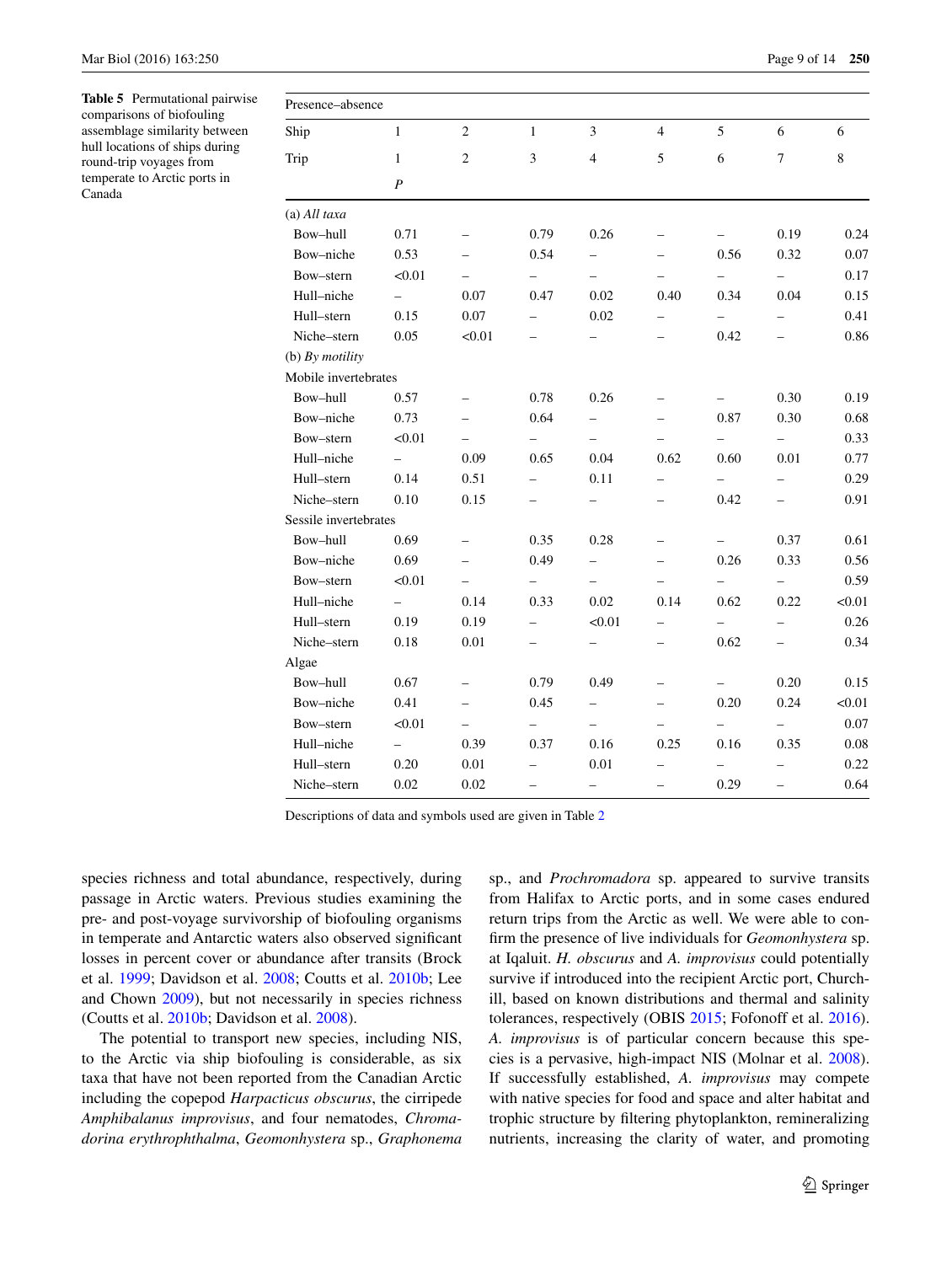the growth of macrophytes in invaded habitats (Fofonoff et al. [2016](#page-12-26)). Live specimens of *A. improvisus* were previously found on international commercial ships arriving at Churchill (Chan et al. [2015b\)](#page-11-10). Our finding adds to growing evidence documenting that temperate biofouling taxa, including NIS, are capable of surviving transits in polar waters (Lewis et al. [2004](#page-12-9), [2006](#page-12-28); Lee and Chown [2007,](#page-12-29) [2009](#page-12-10); Chan et al. [2015b](#page-11-10); Hughes and Ashton [2016](#page-12-11)). For example, Lewis et al. ([2004\)](#page-12-9) found 72% of original biofouling assemblage, including invasive taxa, survived a voyage from Western Australia to Heard Island (sub-Antarctic) and then back to Australia (Tasmania). More recently, Hughes and Ashton [\(2016](#page-12-11)) reported viable individuals of gooseneck (*Conchoderma auritum*) and balanomorph cirripedes on a research ship that travelled from the UK to the Antarctic Peninsula. In contrast, the likelihood of transferring NIS on ship hulls from Arctic to temperate ports seems low. Although there were biofouling taxa (24 species in total) present in after Arctic samples that were not recorded before Arctic, none are nonindigenous to Halifax.

While biofouling assemblage structure varied by hull location, temporal variation in assemblage structure during Arctic voyages was independent of location on the hull. A number of studies have found significant differences in biofouling species richness and percent cover across underwater locations on ship hulls, with niche areas such as sea chest gratings, propellers, and rudders tending to be more heavily fouled than the main hull itself (e.g. Coutts and Taylor [2004;](#page-12-22) Davidson et al. [2009](#page-12-16); Sylvester and MacIsaac [2010](#page-13-9); Chan et al. [2015b](#page-11-10)). Such variation in biofouling patterns on ships has been attributed to varying effectiveness of anti-fouling paint, exposure to hydrodynamic flow, availability of sunlight across hull locations, or a combination of these factors (Coutts and Taylor [2004\)](#page-12-22). Anti-fouling coatings are usually not applied effectively or at all to niche areas because these locations are difficult to access and efficacy is often compromised owing to insufficient water flow (e.g. rope guards) or extreme turbulence (e.g. bulbous bows) (Coutts and Taylor [2004\)](#page-12-22). Reduced hydrodynamic flow in niche areas allows a wide variety of biofouling taxa to settle and remain attached during transit, with the exception of bulbous bows and propellers, where only hydrodynamic-insensitive taxa (e.g. brown and green algae and cirripedes) survive owing to strong dislodgement forces (Coutts and Taylor [2004](#page-12-22)). In addition, some niche areas, including bulbous bows, rope guards, and rudders, favour colonization of algal taxa because of exposure to sunlight (Coutts and Taylor [2004](#page-12-22)). We were not able to identify biofouling hot spots, however, because fouling pattern varied widely across ships, likely a result of varying voyage histories prior to our surveys. Voyage history is known to influence the nature and extent of biofouling on ships (Coutts [1999](#page-12-30); Sylvester et al. [2011](#page-13-1); McCollin and Brown [2014](#page-12-31)). Interestingly, hull location did not contribute to temporal changes in assemblage structure. Notably, niche areas did not provide protection for biofouling taxa from transport conditions during Arctic voyages. This stands in contrast to previous studies that reported biofouling taxa surviving transit in Antarctic waters in sea chests and near intake pipes of ships but not on other hull locations (Lee and Chown [2007](#page-12-29); Hughes and Ashton [2016](#page-12-11)).

Surprisingly, responses in assemblage structure for mobile versus sessile and sedentary invertebrates were similar. Sessile and sedentary taxa are thought to be more successful in remaining affixed to hull surfaces during voyages than mobile taxa because they possess biomechanical properties that can enhance attachment strength and/ or reduce drag (Coutts et al. [2010b;](#page-12-8) Clarke Murray et al. [2012](#page-11-5)). Examples of these biomechanical properties include byssal threads of bivalves, adhesive substances secreted at the base of ascidians and cirripedes, hard calcareous shells of bivalves and cirripedes, protective tubes of sabellid and serpulid polychaetes, low-profile and encrusting forms of colonial ascidians and bryozoans, and flexible stalks of solitary ascidians (Coutts et al. [2010a](#page-12-4), [b;](#page-12-8) Clarke Murray et al. [2012](#page-11-5)). It is likely that gregarious settlement of sessile and sedentary invertebrates and macroalgae in complex biofouling communities provides structural habitat and protection for mobile taxa against hydrodynamic forces, thereby minimizing their susceptibility to dislodgement during transport and obscuring differences in en route survivorship between the two motility groups (Lewis et al. [2006](#page-12-28); Davidson et al. [2009](#page-12-16)).

Algae appear to be more tolerant of transport conditions typical of Arctic voyages than are mobile, sessile, and sedentary invertebrates. Biofouling algae also possess biomechanical features that allow them to colonize and remain attached to hull surfaces of moving ships. For instance, microalgae such as the diatom *Amphora* spp., glue to substrata by producing extracellular polymeric substances that form adhesive cell coatings, pads, stalks, and films (Callow and Callow [2002](#page-11-16); Molino and Wetherbee [2008](#page-12-32)). Attached algal cells then divide and proliferate, forming dense colonies (i.e. biofilms and slimes) that have very high attachment strength (Callow and Callow [2002](#page-11-16); Molino and Wetherbee [2008\)](#page-12-32). In addition, the morphology of algal colonies allows cell masses to lie within the boundary layer, a layer between the surface and water with no net movement, thereby avoiding exposure to hydrodynamic flow and dislodgement from the hull (Molino and Wetherbee [2008](#page-12-32)). Furthermore, algal cells are capable of gliding on attached substratum by depositing mucilaginous materials, allowing them to migrate to more suitable areas when biotic and abiotic conditions deteriorate at initial attachment sites (Molino and Wetherbee [2008\)](#page-12-32). Macroalgae, including *Ulva* sp., attach to substrata by means of a glycoprotein adhesive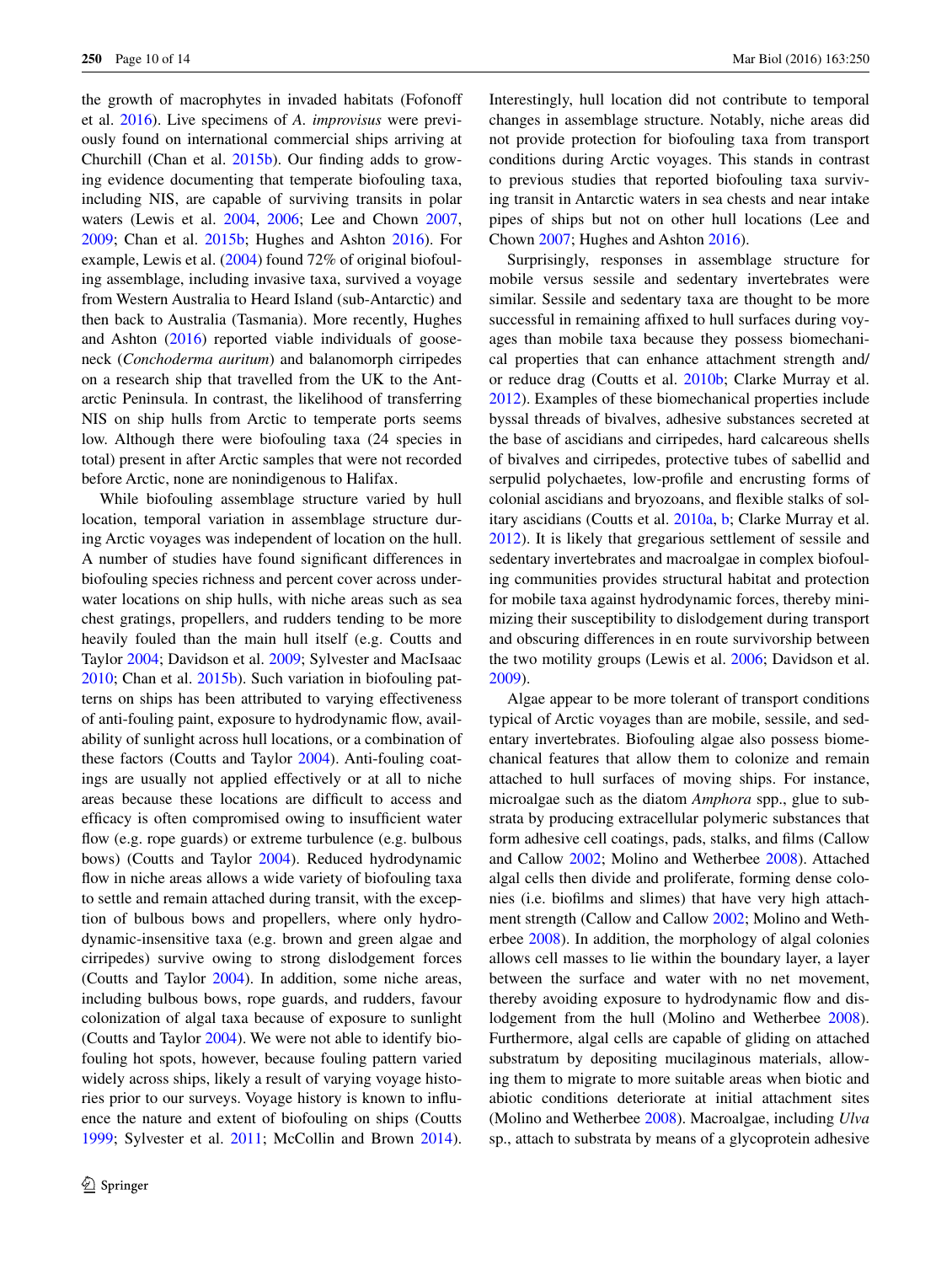secreted by settling spores, which forms a strongly adhesive gel-like pad (Evans [1981;](#page-12-33) Callow and Callow [2002](#page-11-16)). In addition, common biofouling macroalgae are capable of tolerating wide fluctuations in environmental conditions that often occur during ship voyages (Evans [1981](#page-12-33); Carlton and Hodder [1995](#page-11-8); Lewis et al. [2004](#page-12-9)). They are also resilient to mechanical stress owing to their ability to regenerate from the basal part of the thallus and from detached fragments following breakage (Evans [1981\)](#page-12-33). However, this finding should be interpreted with caution, as the low taxonomic resolution for algal taxa may obscure the observed pattern.

Responses in assemblage structure may be attributed to fluctuations in water temperature and salinity, hydrodynamic forces, and ice scouring. Temperature and salinity are fundamental factors affecting survival, growth, and reproduction of aquatic invertebrates and algae (Hauton [2016](#page-12-34); Whiteley and Mackenzie [2016\)](#page-13-12). Drastic changes in either of these variables can cause mortality of organisms (Hauton [2016;](#page-12-34) Whiteley and Mackenzie [2016\)](#page-13-12). Typical summer water temperature at Halifax is about 13 °C, much warmer than the Canadian Arctic ports which vary from around 0  $\degree$ C for Nanisivik, 2  $\degree$ C for Resolute, 5  $\degree$ C for Iqaluit to 10 °C for Churchill (Locarnini et al. [2013](#page-12-35)). Therefore, transits between Halifax and Arctic ports could expose biofouling assemblages to temperature variation as great as 13 °C. Differences in annual salinity between Halifax and Arctic ports are less extreme: about 30 ppt at Halifax, Iqaluit, and Resolute and around 24 ppt at Nanisivik and Churchill (Keller et al. [2011](#page-12-17)). Therefore, temperature may play a more important role than salinity in survivorship of biofouling assemblages during Arctic voyages. Hydrodynamic forces can also contribute to survival of biofouling assemblages during transit (Coutts et al. [2010a](#page-12-4); Clarke Murray et al. [2012](#page-11-5)). Drag, lift, and accelerative forces acting on biofouling assemblages can dislodge organisms from ships during voyages (Coutts et al. [2010a](#page-12-4); Clarke Murray et al. [2012\)](#page-11-5). Previous studies have found that extent of biofouling is inversely related to sailing speed because hydrodynamic force is greatest at high sailing speeds (~20 knots) (Coutts et al. [2010a,](#page-12-4) [b;](#page-12-8) Sylvester et al. [2011](#page-13-1)). Although ships sampled during this study sailed at relatively slow speeds (10–12 knots), the hydrodynamic forces may have been sufficient to cause detrimental effects on biofouling taxa. Coutts et al. ([2010a](#page-12-4), [b](#page-12-8)) reported decline in species richness and percent cover of biofouling on ships travelling at 8–10 knots, although significant reductions occurred primarily on faster sailing ships (14–21.5 knots). Furthermore, ice scouring (i.e. mechanical abrasion of sea ice on hulls) can negatively impact and remove biofouling assemblages. A number of studies found that biofouling coverage diminished dramatically after ships transited through sea ice (Lewis et al. [2004;](#page-12-9) Lee and Chown [2009](#page-12-10); Hughes and Ashton [2016](#page-12-11)); however, our sampled ships avoided contact with sea ice during Arctic voyages (M. Fontaine, Department of National Defence, personal communication, 2013). Therefore, effects of ice scouring on biofouling assemblages were not observed in this study. Unfortunately, we could not confirm and quantify the effects of these selective pressures on the survivorship of biofouling assemblages during Arctic voyages because in situ measurements of environmental and sailing conditions were not available.

The presence of planktonic species (21 species in total) in biofouling samples after the exclusion of taxa present in control port water samples is interesting. It is unclear whether these species were members of the plankton community in ports or the biofouling assemblage on ships. It is possible that they are local planktonic species and that our control water samples (see Methods) were not sufficient to account for them in our analyses. If this is the case, their presence in biofouling samples may inflate species richness and abundance estimations. To further investigate this point, we compared species identified in this study to zooplankton species detected in water samples collected at Canadian Arctic ports using metabarcoding with >97% sequence similarity threshold in Basic Local Alignment Search Tool (BLAST) searches (Chain et al. [2016\)](#page-11-17). The list presented by Chain et al. ([2016\)](#page-11-17) is the most comprehensive for zooplankton in the Canadian Arctic that we are aware of. We found only five of the 21 species recorded in Chain et al. ([2016\)](#page-11-17). Three of the 16 remaining species have not previously been reported from the Canadian Arctic. Given the uncertainty associated with the origin of these planktonic species, we included them in our analyses to err on the conservative side. Sylvester and MacIsaac ([2010\)](#page-13-9) and Sylvester et al. ([2011\)](#page-13-1) also observed planktonic species in ship biofouling samples. We argue that the prevalence of planktonic species in biofouling assemblages on ships might have been overlooked in past studies focused on macroinvertebrates or organisms >1 mm (e.g. Davidson et al. [2008](#page-12-7); Coutts et al. [2010a](#page-12-4), [b](#page-12-8); Hughes and Ashton [2016](#page-12-11)). Further studies are required to examine the importance of planktonic organisms in biofouling assemblages.

### **Conclusions**

Ship biofouling is a major transport vector of NIS globally and may become increasingly important in the Arctic owing to climate warming, resource development, and expansion of Arctic shipping. In this study, we characterized temporal changes in biofouling assemblages on military ships during round-trip voyages from temperate to Arctic ports in Canada. While our results suggested that en route survivorship of biofouling organisms during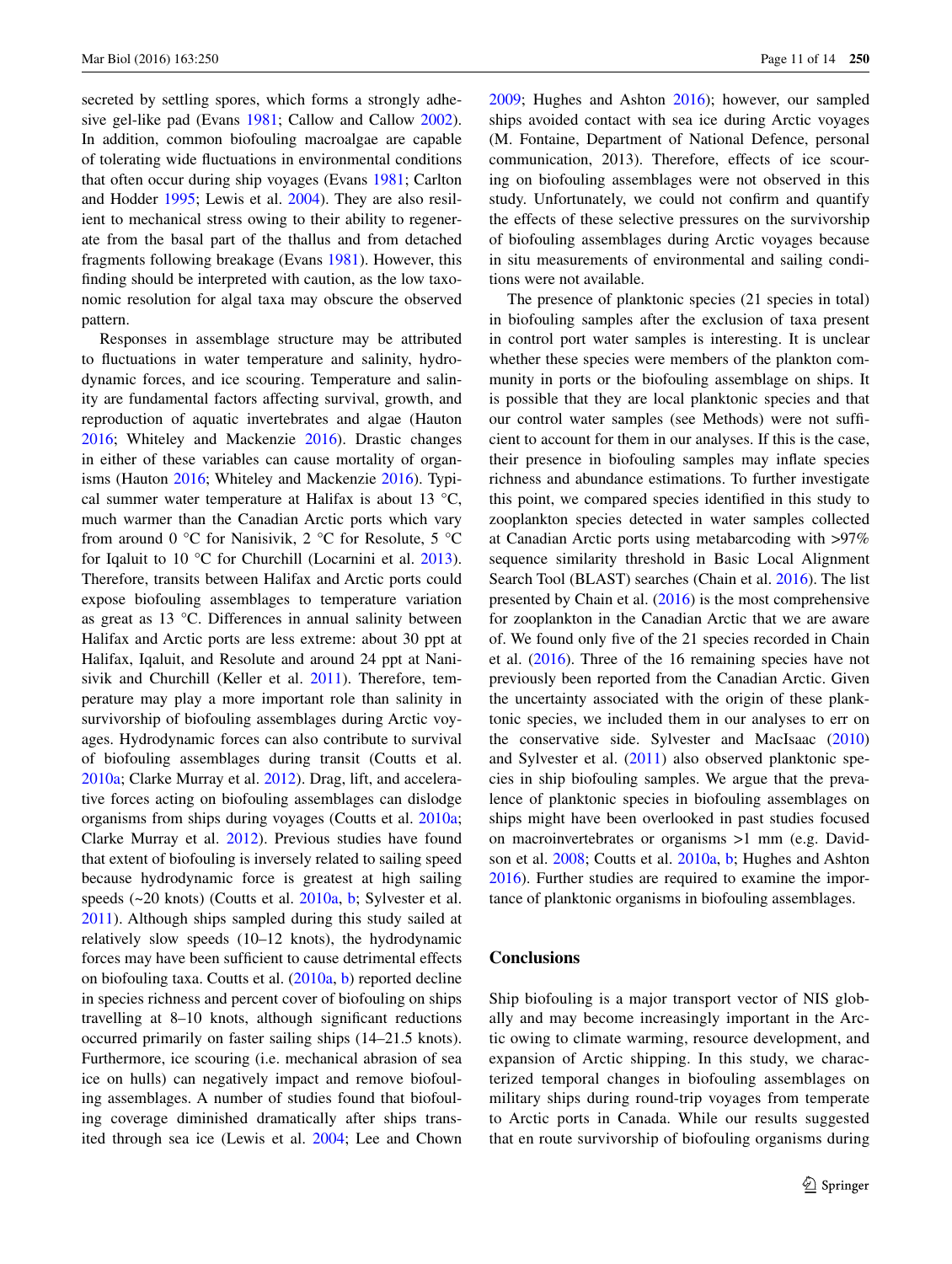Arctic voyages is generally poor, the risk of transporting NIS to the Arctic via ship biofouling still exists. Several taxa new to the Canadian Arctic appear to have survived passage in Arctic waters; two of these taxa have the potential to survive if propagules are released into the port environment. We recognize that introduction risk associated with ship biofouling could be refined by quantifying the abundance and richness of NIS actually released into port waters; however, such analyses are very challenging logistically and not feasible in this study. Nonetheless, we demonstrated that ship biofouling is an active vector transporting viable NIS to the Arctic. Improvement in vector management strategies, such as increasing the frequency of hull cleaning and development of new antifouling technology, could serve to minimize ship biofouling risk in the Arctic.

**Acknowledgements** We thank participating naval vessels and the Department of National Defense for facilitating access to ships. Special thanks to M. Fontaine for providing information on sampled ships and the Arctic voyages. We are grateful to Fleet Diving Unit Atlantic which conducted the underwater surveys, to J. Adams, J. Bradie, M. Browning, A. El-Mokadem, S. Qureshi, F. Sylvester, C. Van Overdijk, V. Vara, M. Whitehead, for field and/or laboratory support, to D. Calder, J. Cordell, R. Fisher, B. Hyme, S. LeCroy, L. Lovell, F. Pitombo, P. Valentich-Scott, and Biologica Environmental Services Ltd. for taxonomic identification, and to F. Chain for assistance with interpretation of metabarcoding results. We also thank the reviewers for comments that greatly improved our manuscript.

**Funding** This research was supported by Transport Canada, Fisheries and Oceans Canada, the NSERC Canadian Aquatic Invasive Species Network, and NSERC Discovery grants to S.A.B and H.J.M., Canada Research Chair to HJM, as well as the Churchill Northern Studies Centre Northern Research Fund, the Northern Scientific Training Program, and an NSERC CGSD award to F.T.C.

#### **Compliance with ethical standards**

**Conflict of interest** The authors declare that they have no conflict of interest.

**Ethical approval** This article does not contain any studies with human participants or animals performed by any of the authors.

**Open Access** This article is distributed under the terms of the Creative Commons Attribution 4.0 International License ([http://crea](http://creativecommons.org/licenses/by/4.0/)[tivecommons.org/licenses/by/4.0/](http://creativecommons.org/licenses/by/4.0/)), which permits unrestricted use, distribution, and reproduction in any medium, provided you give appropriate credit to the original author(s) and the source, provide a link to the Creative Commons license, and indicate if changes were made.

# **References**

<span id="page-11-14"></span>Anderson MJ, Gorley RN, Clarke KR (2008) PERMANOVA A + for primer: guide to software and statistical methods. Plymouth Marine Laboratory, Plymouth

- <span id="page-11-6"></span>Apte S, Holland BS, Godwin LS, Gardner JPA (2000) Jumping ship: a stepping stone event mediating transfer of a non-indigenous species via a potentially unsuitable environment. Biol Invasions 2:57–79. doi[:10.1023/A:1010024818644](http://dx.doi.org/10.1023/A:1010024818644)
- <span id="page-11-1"></span>Blackburn TM, Pyšek P, Bacher S, Carlton JT, Duncan RP, Jarošík V, Wilson JRU, Richardson DM (2011) A proposed unified framework for biological invasions. Trends Ecol Evol 26:333–339. doi[:10.1016/j.tree.2011.03.023](http://dx.doi.org/10.1016/j.tree.2011.03.023)
- <span id="page-11-0"></span>Blackburn TM, Essl F, Evans T, Hulme PH, Jeschke JM, Kühn I, Kumschick S, Marková A, Mrugala A, Nentwig W, Pergl J, Pyšek P, Rabitsch W, Ricciardi A, Richardson DM, Sendek A, Vilà M, Wilson JRU, Winter M, Genovesi P, Bacher S (2014) A unified classification of alien species based on the magnitude of their environmental impacts. PLoS ONE 12:e1001850
- <span id="page-11-2"></span>Briski E, Bailey SA, Casas-Monroy O, DiBacco C, Kaczmarska I, Lawrence JE, Leichsenring J, Levings C, MacGillivary ML, McKindsey CW, Nasmith LE, Parenteau M, Piercey GE, Rivkin RB, Rochon A, Roy S, Simard N, Sun B, Way C, Weise AM, MacIsaac HJ (2013) Taxon- and vector-specific variation in species richness and abundance during the transport stage of biological invasions. Limnol Oceanogr 58:1361–1372. doi[:10.4319/](http://dx.doi.org/10.4319/lo.2013.58.4.1361) [lo.2013.58.4.1361](http://dx.doi.org/10.4319/lo.2013.58.4.1361)
- <span id="page-11-3"></span>Briski E, Chan FT, MacIsaac HJ, Bailey SA (2014) A conceptual model of community dynamics during the transport stage of the invasion process: a case study of ships' ballast. Divers Distrib 20:236–244. doi[:10.1111/ddi.12154](http://dx.doi.org/10.1111/ddi.12154)
- <span id="page-11-9"></span>Brock R, Bailey-Brock JH, Goody J (1999) A case study of efficacy of freshwater immersion in controlling introduction of alien marine fouling communities: the USS *Missouri*. Pac Sci 53:223–231
- <span id="page-11-16"></span>Callow ME, Callow JA (2002) Marine biofouling: a sticky problem. Biologist 49:10–14
- <span id="page-11-12"></span>Canada Coast Guard (2014) Vessel traffic reporting Arctic Canada traffic zone. Government of Canada. [http://www.ccg-gcc.gc.ca/](http://www.ccg-gcc.gc.ca/eng/MCTS/Vtr_Arctic_Canada) [eng/MCTS/Vtr\\_Arctic\\_Canada.](http://www.ccg-gcc.gc.ca/eng/MCTS/Vtr_Arctic_Canada) Accessed 5 July 2014
- <span id="page-11-11"></span>Canadian Ice Service (2015) Sea ice climatic atlas for the East Coast 1981-2010. Environment and Climate Change Canada. [https://](https://www.ec.gc.ca/glaces-ice/default.asp%3flang%3dEn%26n%3dAE4A459A-1%26offset%3d2%26toc%3dshow) [www.ec.gc.ca/glaces-ice/default.asp?lang](https://www.ec.gc.ca/glaces-ice/default.asp%3flang%3dEn%26n%3dAE4A459A-1%26offset%3d2%26toc%3dshow)=En&n=AE4A459A-1&offset=2&toc=show. Accessed 10 Mar 2016
- <span id="page-11-13"></span>Can[ning-Clode J, Sugden H](https://www.ec.gc.ca/glaces-ice/default.asp%3flang%3dEn%26n%3dAE4A459A-1%26offset%3d2%26toc%3dshow) (2014) Assessing fouling assemblages. In: Dobretsov S, Williams DN, Thomason JC (eds) Biofouling methods, 1st edn. Wiley, Chichester, pp 252–270
- <span id="page-11-8"></span>Carlton JT, Hodder J (1995) Biogeography and dispersal of coastal marine organisms: experimental studies on a replica of a sixteenth-century sailing vessel. Mar Biol 121:721–730. doi[:10.1007/BF00349308](http://dx.doi.org/10.1007/BF00349308)
- <span id="page-11-17"></span>Chain FJJ, Brown EA, MacIsaac HJ, Cristescu ME (2016) Metabarcoding reveals strong spatial structure and temporal turnover of zooplankton communities among marine and freshwater ports. Divers Distrib 22:493–504. doi[:10.1111/ddi.12427](http://dx.doi.org/10.1111/ddi.12427)
- <span id="page-11-4"></span>Chan FT, Bradie J, Brisk E, Bailey SA, Simard N, MacIsaac HJ (2015a) Assessing introduction risk using species' rank-abundance distributions. Proc R Soc B 282:20141517. doi[:10.1098/](http://dx.doi.org/10.1098/rspb.2014.1517) [rspb.2014.1517](http://dx.doi.org/10.1098/rspb.2014.1517)
- <span id="page-11-10"></span>Chan FT, MacIsaac H, Bailey SA (2015b) Relative importance of vessel hull fouling and ballast water as transport vectors of nonindigenous species to the Canadian Arctic. Can J Fish Aquat Sci 72:1230–1242. doi[:10.1139/cjfas-2014-0473](http://dx.doi.org/10.1139/cjfas-2014-0473)
- <span id="page-11-7"></span>Chapman JW, Breitenstein RA, Carlton JT (2013) Port-by-port accumulations and dispersal of hull fouling invertebrates between the Mediterranean Sea, the Atlantic Ocean and the Pacific Ocean. Aquat Invasions 8:249–260. doi[:10.3391/ai.2013.8.3.01](http://dx.doi.org/10.3391/ai.2013.8.3.01)
- <span id="page-11-15"></span>Clark KR, Warwick RM (2001) Change in marine communities: an approach to statistical analysis and interpretation. Plymouth Marine Laboratory, Plymouth
- <span id="page-11-5"></span>Clarke Murray C, Therriault TW, Martone PT (2012) Adapted for invasion? comparing attachment, drag and dislodgement of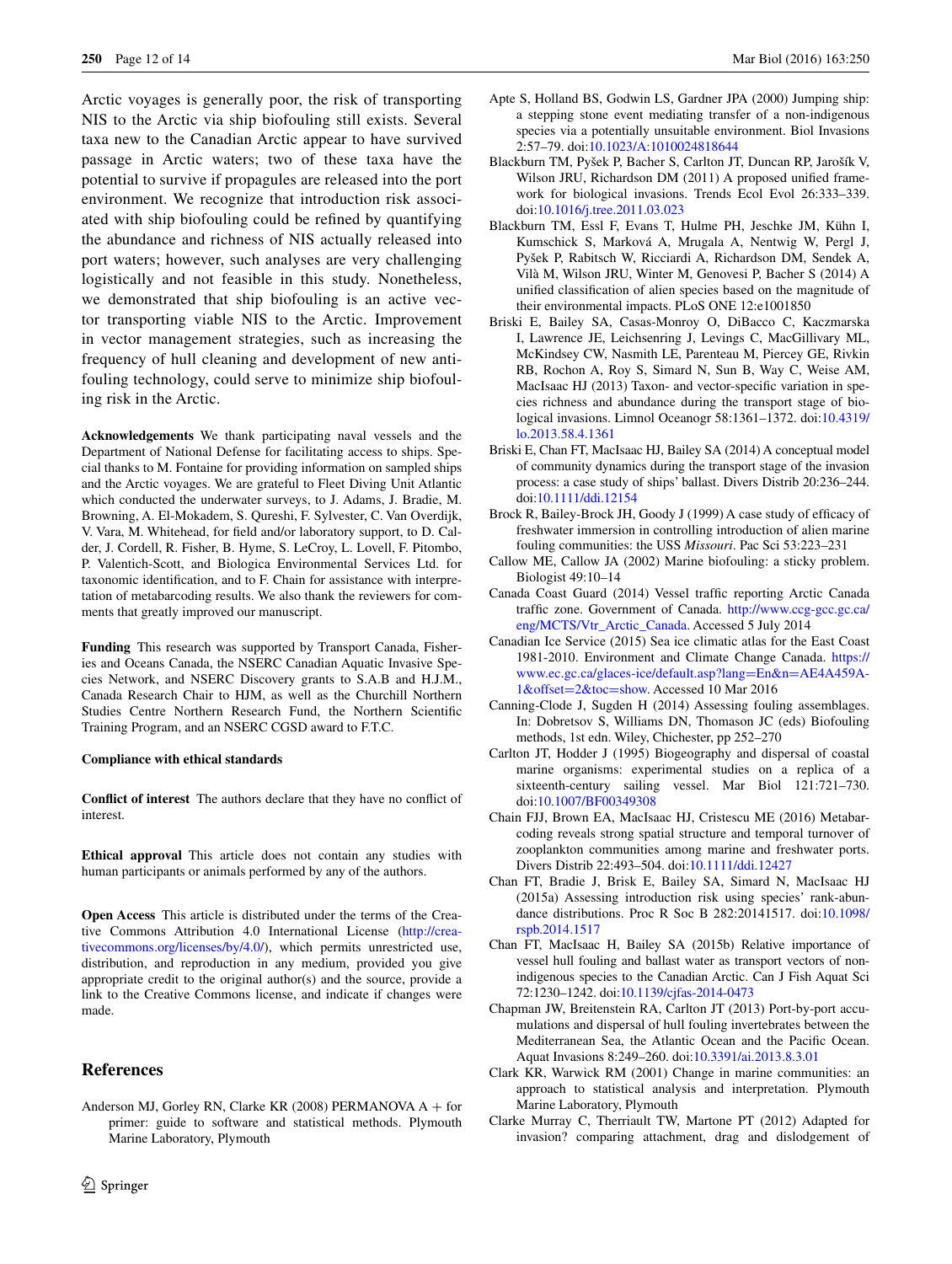native and nonindigenous hull fouling species. Biol Invasions 14:1651–1663. doi:[10.1007/s10530-012-0178-0](http://dx.doi.org/10.1007/s10530-012-0178-0)

- <span id="page-12-30"></span>Coutts ADM (1999) Hull fouling as a modern vector for marine biological invasions: investigation of merchant vessels visiting northern Tasmania. Dissertation, Australian Maritime College
- <span id="page-12-22"></span>Coutts ADM, Taylor MD (2004) A preliminary investigation of biosecurity risks associated with biofouling on merchant vessels in New Zealand. New Zeal J Mar Fresh 38:215–229. doi:[10.1080/0](http://dx.doi.org/10.1080/00288330.2004.9517232) [0288330.2004.9517232](http://dx.doi.org/10.1080/00288330.2004.9517232)
- <span id="page-12-4"></span>Coutts ADM, Piola RF, Hewitt CL, Connell SD, Gardner JPA (2010a) Effect of vessel voyage speed on survival of biofouling organisms: implications for translocation of non-indigenous marine species. Biofouling 26:1–13. doi[:10.1080/08927010903174599](http://dx.doi.org/10.1080/08927010903174599)
- <span id="page-12-8"></span>Coutts ADM, Piola RF, Taylor MD, Hewitt CL, Gardner JPA (2010b) The effect of vessel speed on the survivorship of biofouling organisms at different hull location. Biofouling 26:539–553. doi:[1](http://dx.doi.org/10.1080/08927014.2010.492469) [0.1080/08927014.2010.492469](http://dx.doi.org/10.1080/08927014.2010.492469)
- <span id="page-12-24"></span>Cusson M, Archambault P, Aitken A (2007) Biodiversity of benthic assemblages on the Arctic continental shelf: historical data from Canada. Mar Ecol Prog Ser 331:291–304. doi[:10.3354/](http://dx.doi.org/10.3354/meps331291) [meps331291](http://dx.doi.org/10.3354/meps331291)
- <span id="page-12-18"></span>Dabbous SA, Scott DB (2012) Short-term monitoring of Halifax harbour (Nova Scotia, Canada) pollution remediation using benthonic foraminifera as proxies. J Foramin Res 42:187–205. doi[:10.2113/](http://dx.doi.org/10.2113/gsjfr.42.3.187) [gsjfr.42.3.187](http://dx.doi.org/10.2113/gsjfr.42.3.187)
- <span id="page-12-7"></span>Davidson IC, McCann LD, Fofonoff PW, Sytsma M, Ruiz GM (2008) The potential for hull-mediated species transfers by obsolete ships on their final voyages. Divers Distrib 14:518–529. doi[:10.1111/j.1472-4642.2008.00465.x](http://dx.doi.org/10.1111/j.1472-4642.2008.00465.x)
- <span id="page-12-16"></span>Davidson IC, Brown CW, Sytsma MD, Ruiz GM (2009) The role of containerships as transfer mechanisms of marine biofouling species. Biofouling 25:645–655. doi:[10.1080/08927010903046268](http://dx.doi.org/10.1080/08927010903046268)
- <span id="page-12-15"></span>de Rivera CE, Steves BP, Fofonoff PW, Hines AH, Ruiz GM (2011) Potential for high‐latitude marine invasions along western North America. Divers Distrib 17:1198–1209. doi[:10.1111/j.1472-4642.2011.00790.x](http://dx.doi.org/10.1111/j.1472-4642.2011.00790.x)
- <span id="page-12-33"></span>Evans LV (1981) Marine algae and fouling: a review, with particular reference to ship-fouling. Bot Mar 24:167–171. doi[:10.1515/](http://dx.doi.org/10.1515/botm.1981.24.4.167) [botm.1981.24.4.167](http://dx.doi.org/10.1515/botm.1981.24.4.167)
- <span id="page-12-26"></span>Fofonoff PW, Ruiz GM, Steves B, Carlton JT (2016) National exotic marine and estuarine species information system. [http://inva](http://invasions.si.edu/nemesis/)[sions.si.edu/nemesis/.](http://invasions.si.edu/nemesis/) Accessed 4 April 2016
- <span id="page-12-21"></span>Fortier M, Fortier L, Michel C, Legendre L (2002) Climatic and biological forcing of the vertical flux of biogenic particles under seasonal Arctic sea ice. Mar Ecol Prog Ser 225:1–16. doi[:10.3354/meps225001](http://dx.doi.org/10.3354/meps225001)
- <span id="page-12-2"></span>Fowler AE, Blakeslee AMH, Canning-Clode J, Repetto MF, Phillip AM, Carlton JT, Moser FC, Ruiz GM, Miller AW (2016) Opening Pandora's bait box: a potent vector for biological invasions of live marine species. Divers Distrib 22:30–42. doi[:10.1111/](http://dx.doi.org/10.1111/ddi.12376) [ddi.12376](http://dx.doi.org/10.1111/ddi.12376)
- <span id="page-12-20"></span>Frederking RMW, Nakawo M (1984) Ice action on Nanisivik wharf, winter 1979-1980. Can J Civil Eng 11:996–1003. doi:[10.1139/](http://dx.doi.org/10.1139/l84-114) [l84-114](http://dx.doi.org/10.1139/l84-114)
- <span id="page-12-0"></span>Gallardo B, Clavero M, Sánchez MI, Vilà M (2016) Global ecological impacts of invasive species in aquatic ecosystems. Global Change Biol 22:151–163. doi[:10.1111/gcb.13004](http://dx.doi.org/10.1111/gcb.13004)
- <span id="page-12-25"></span>Goldsmit J, Howland KL, Archambault P (2014) Establishing a baseline study for early detection of non-indigenous species in ports of the Canadian Arctic. Aquat Invasions 9:327–342. doi[:10.3391/](http://dx.doi.org/10.3391/ai.2014.9.3.08) [ai.2014.9.3.08](http://dx.doi.org/10.3391/ai.2014.9.3.08)
- <span id="page-12-1"></span>Gregory MR (2009) Environmental implications of plastic debris in marine settings—entanglement, ingestion, smothering, hangerson, hitch-hiking and alien invasions. Proc R Soc B 364:2013– 2025. doi:[10.1098/rstb.2008.0265](http://dx.doi.org/10.1098/rstb.2008.0265)
- <span id="page-12-34"></span>Hauton C (2016) Effects of salinity as a stressor to aquatic invertebrates. In: Solan M, Whiteley NM (eds) Stressors in the marine environment, 1st edn. Oxford University Press, Oxford, pp 3–24
- <span id="page-12-14"></span>Hellmann JJ, Byers JE, Bierwagen BG, Dukes JS (2008) Five potential consequences of climate change for invasive species. Conserv Biol 22:534–543. doi[:10.1111/j.1523-1739.2008.00951.x](http://dx.doi.org/10.1111/j.1523-1739.2008.00951.x)
- <span id="page-12-5"></span>Hewitt C, Gollasch S, Minchin D (2009) The vessel as a vector biofouling, ballast water and sediments. In: Rilov G, Crooks JA (eds) Biological invasions in marine ecosystems. Springer, Heidelberg, pp 117–131
- <span id="page-12-13"></span>Hoegh-Guldberg O, Bruno FJ (2010) The impact of climate change on the world's marine ecosystem. Science 328:1523. doi[:10.1126/](http://dx.doi.org/10.1126/science.1189930) [science.1189930](http://dx.doi.org/10.1126/science.1189930)
- <span id="page-12-11"></span>Hughes KA, Ashton GA (2016) Breaking the ice: the introduction of biofouling organism to Antarctica on vessel hulls. Mar Freshw Ecosyst, Aquatic Conserv. doi:[10.1002/aqc.2625](http://dx.doi.org/10.1002/aqc.2625)
- <span id="page-12-17"></span>Keller RP, Drake JM, Drew MB, Lodge DM (2011) Linking environmental conditions and ship movements to estimate invasive species transport across the global shipping network. Divers Distrib 17:93–102. doi:[10.1111/j.1472-4642.2010.00696.x](http://dx.doi.org/10.1111/j.1472-4642.2010.00696.x)
- <span id="page-12-29"></span>Lee JE, Chown SL (2007) *Mytilus* on the move: transport of an invasive bivalve to the Antarctic. Mar Ecol Prog Ser 339:307–310. doi[:10.3354/meps339307](http://dx.doi.org/10.3354/meps339307)
- <span id="page-12-10"></span>Lee JE, Chown SL (2009) Temporal development of hull-fouling assemblages associated with an Antarctic supply vessel. Mar Ecol Prog Ser 386:97–105. doi:[10.3354/meps08074](http://dx.doi.org/10.3354/meps08074)
- <span id="page-12-9"></span>Lewis PN, Riddle MJ, Hewitt CL (2004) Management of exogenous threats to Antarctica and the sub-Antarctic Islands: balancing risks from TBT and non-indigenous marine organisms. Mar Pollut Bull 49:999–1005. doi[:10.1016/j.marpolbul.2004.07.001](http://dx.doi.org/10.1016/j.marpolbul.2004.07.001)
- <span id="page-12-28"></span>Lewis PN, Bergstrom DM, Whinam J (2006) Barging in: a temperate marine community travels to the subantarctic. Biol Invasions 8:787–795. doi:[10.1007/s10530-005-3837-6](http://dx.doi.org/10.1007/s10530-005-3837-6)
- <span id="page-12-23"></span>Lindholdt A, Dam-Johansen K, Olsen SM, Yebra DM, Kiil S (2015) Effects of biofouling development on drag forces of hull coatings for ocean-going ships: a review. J Coat Technol Res 12:415–444. doi[:10.1007/s11998-014-9651-2](http://dx.doi.org/10.1007/s11998-014-9651-2)
- <span id="page-12-35"></span>Locarnini RAA, Mishonov AV, Antonov JI, Boyer TP, Garcia HE, Baranova OK, Zweng MM, Paver CR, Reagan JR, Johnson DR, Hamilton M, Seidov D (2013) World Ocean Atlas 2013, Volume 1: Temperature. <https://www.nodc.noaa.gov/OC5/woa13/>. Accessed 4 April 2016
- <span id="page-12-3"></span>Lockwood JL, Cassey P, Blackburn TM (2009) The more you introduce the more you get: the role of colonization pressure and propagule pressure in invasion ecology. Divers Distrib 15:904– 910. doi[:10.1111/j.1472-4642.2009.00594.x](http://dx.doi.org/10.1111/j.1472-4642.2009.00594.x)
- <span id="page-12-19"></span>McCann SB, Dale JE (1986) Sea ice breakup and tidal flat processes, Frobisher Bay, Baffin Island. Phys Geogr 7:168–180. doi:[10.108](http://dx.doi.org/10.1080/02723646.1986.10642289) [0/02723646.1986.10642289](http://dx.doi.org/10.1080/02723646.1986.10642289)
- <span id="page-12-31"></span>McCollin T, Brown L (2014) Native and non native marine biofouling species present on commercial vessels using Scottish dry docks and harbours. Manag Biol Invasions 5:85–96. doi[:10.3391/](http://dx.doi.org/10.3391/mbi.2014.5.2.02) [mbi.2014.5.2.02](http://dx.doi.org/10.3391/mbi.2014.5.2.02)
- <span id="page-12-12"></span>Miller W, Ruiz GM (2014) Arctic shipping and marine invaders. Nat Clim Chang 4:413–416. doi[:10.1038/nclimate2244](http://dx.doi.org/10.1038/nclimate2244)
- <span id="page-12-6"></span>Minchin D, Gollasch S (2003) Fouling and ships' hulls: how changing circumstances and spawning events may result in the spread of exotic species. Biofouling 19:111–122. doi[:10.1080/0892701021000057891](http://dx.doi.org/10.1080/0892701021000057891)
- <span id="page-12-32"></span>Molino PJ, Wetherbee R (2008) The biology of biofouling diatoms and their role in the development of microbial slimes. Biofouling 24:365– 379. doi[:10.1080/08927010802254583](http://dx.doi.org/10.1080/08927010802254583)
- <span id="page-12-27"></span>Molnar JL, Gamboa RL, Revenga C, Spalding MD (2008) Assessing the global threat of invasive species to marine biodiversity. Front Ecol Environ 6:485–492. doi:[10.1890/070064](http://dx.doi.org/10.1890/070064)